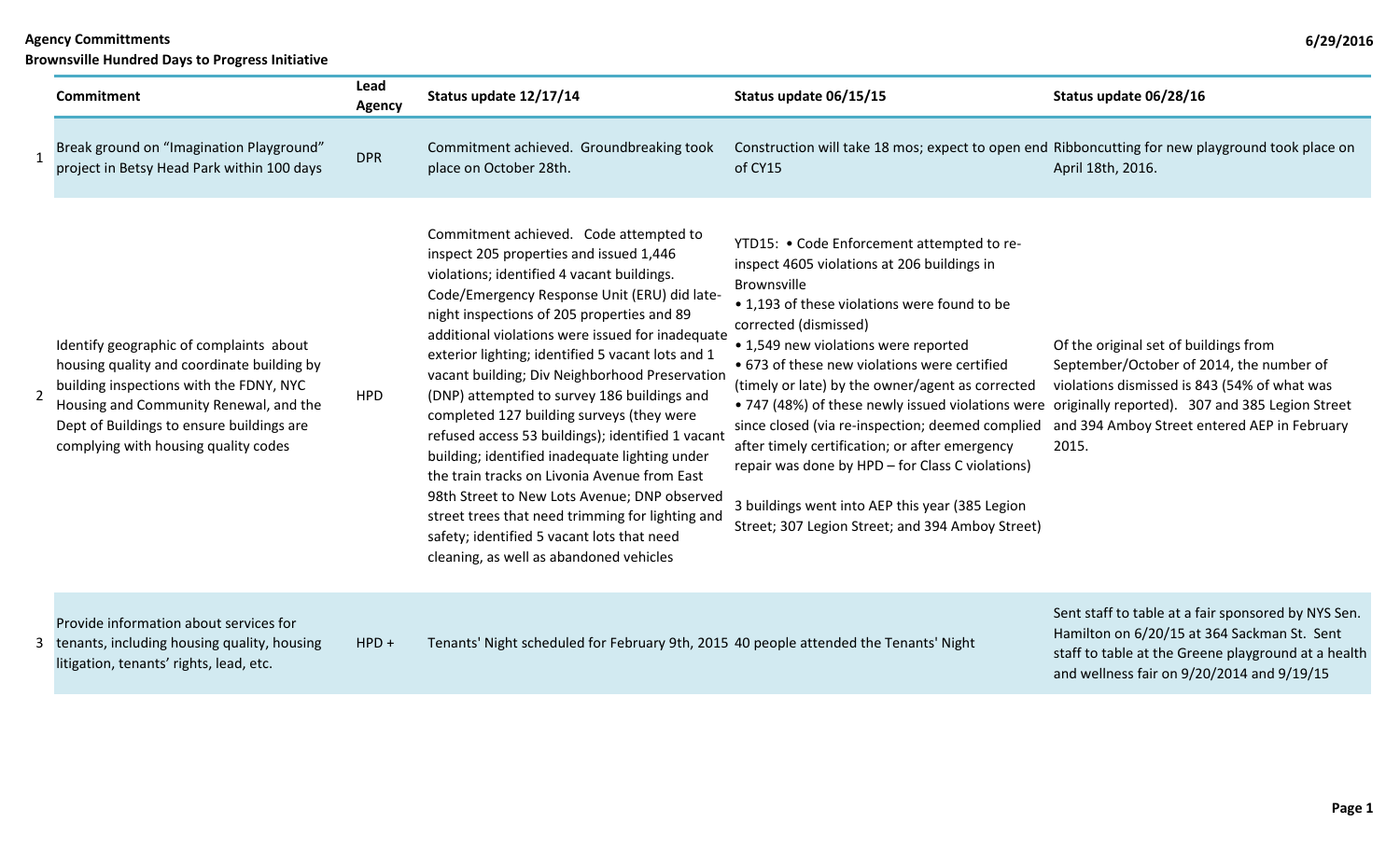| <b>Agency Committments</b><br><b>Brownsville Hundred Days to Progress Initiative</b> |                |                                             |                        |                                                     |
|--------------------------------------------------------------------------------------|----------------|---------------------------------------------|------------------------|-----------------------------------------------------|
| Commitment                                                                           | Lead<br>Agency | Status update 12/17/14                      | Status update 06/15/15 | Status update 06/28/16                              |
|                                                                                      |                |                                             |                        | Friends of Betsy Head Pa                            |
|                                                                                      |                | Commitment achieved. In 2014, the Municipal |                        | 9/17/15 with help of Par<br>group later became Frie |

| Expand the Friends of Betsy Head Park through | <b>DPR</b> |
|-----------------------------------------------|------------|
| volunteer opportunities, programming          |            |

4

5

Commitment achieved. In 2014, the Municipal Art Society hosted "Livable Neighborhoods: Brownsville," a free eight-workshop training program (4/12, 4/26, 5/17 & 6/14) designed to empower Brownsville residents with the skills, tools and knowledge to change and revitalize their neighborhood, with assistance from Partnerships for Parks. It's My Park Day event took place on Oct 25th. Outreach to grow Friends of Betsy Head Park ongoing.

In the Summer of 2015, Partnerships for Parks identified organizations who had an interest in sustaining the friends group at Betsy Head Park.

Head Park held public meeting on Ip of Partnerships for Parks. The later became Friends of Brownsville Parks(FOBP) on 2/9/16. It's My Park Day clean-up project held at Betsy Head Park 10/17/15. Visioning for Betsy Head Park convened 6/4/16 by Friends of Brownsville Parks (FOBP), Municipal Arts Society and Brownsville Partnership. These partners will continue to collect information from residents throughout the summer and fall. FOBP participated in the NYC DOT Livonia El-Space Challenge, crowdfunding \$1,220 that DOT will match toward Make Music Brownsville which will be held on 9/10/16.

Hold three Vision Sessions meetings for residents of public housing and their Brownsville neighbors at Van Dyke Houses Community Center to identify community goals which will guide future plans to reestablish Brownsville as a safe and flourishing community and improve NYCHA resident's quality of life.

**NYCHA** 

Commitment achieved. Vision Sessions were held 9/9/2014, 09/13/14, 09/15/14

Dunn Development Corp has been selected for the development of approximately 188 units of 100% affordable housing at Van Dkye Houses. The proposed development includes a walk-in Urgent Care and a Wellness Center, with a demonstration kitchen and exercise studio operated by Brownsville Multi-Service Family Health Center (BMS.) Childcare provider Friends of Crown Heights proposes an early childhood education center at this site. After-school programs are also proposed, such as boxing and dance provided by Brownsville Boxing Center and arts and technology programs through the nonprofit Beam Center.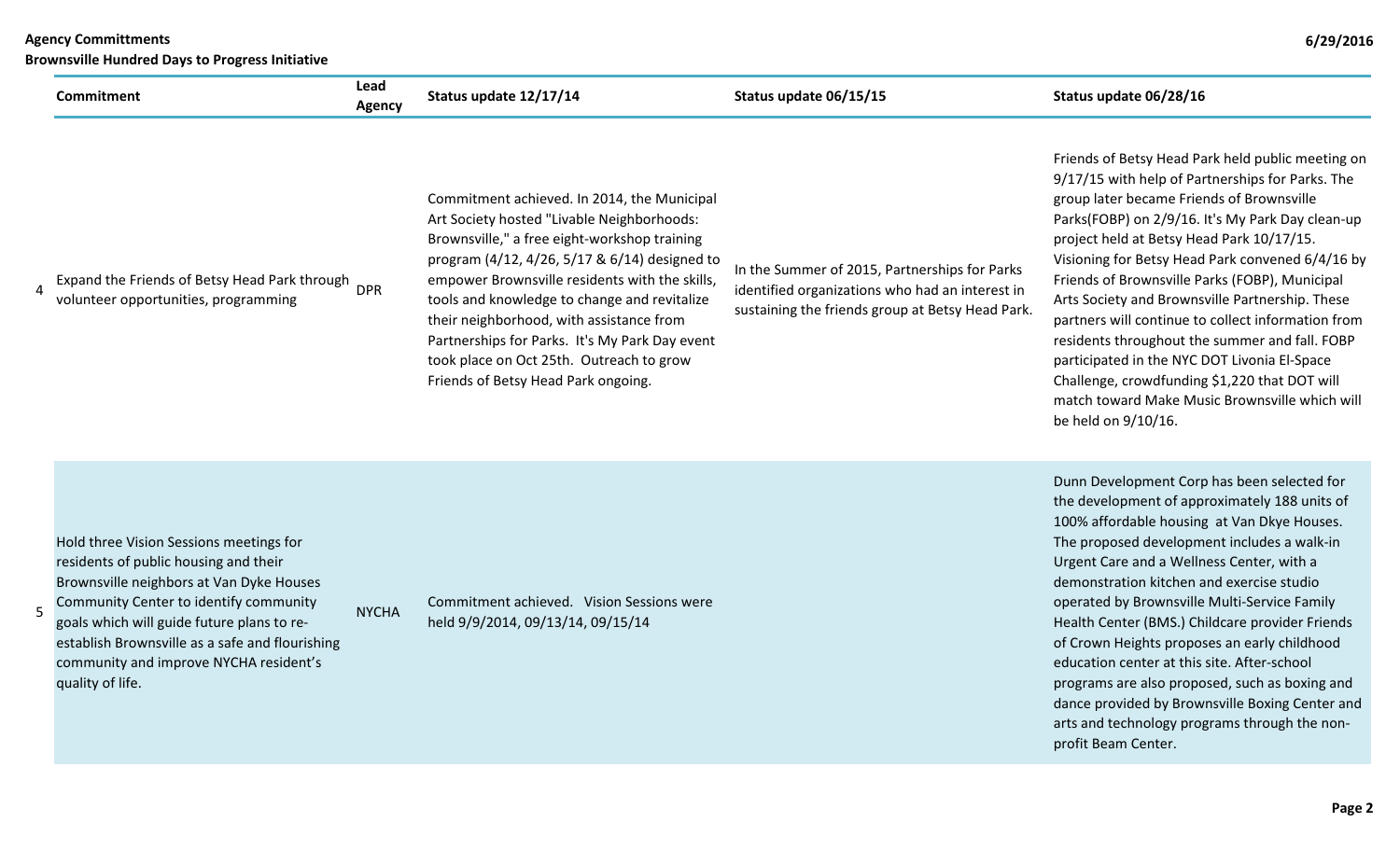**Brownsville Hundred Days to Progress Initiative**

|   | <b>Commitment</b>                                                                                                                                                                            | Lead<br><b>Agency</b> | Status update 12/17/14                                                                                                                                                                                                                                                                                                                                                                             | Status update 06/15/15                                                                                                                                                                                                                                        | Status update 06/28/16                                                                                                                                                                                  |
|---|----------------------------------------------------------------------------------------------------------------------------------------------------------------------------------------------|-----------------------|----------------------------------------------------------------------------------------------------------------------------------------------------------------------------------------------------------------------------------------------------------------------------------------------------------------------------------------------------------------------------------------------------|---------------------------------------------------------------------------------------------------------------------------------------------------------------------------------------------------------------------------------------------------------------|---------------------------------------------------------------------------------------------------------------------------------------------------------------------------------------------------------|
| 6 | Within 100 days, break ground on affordable<br>housing project (110 units) "Prospect Plaza<br>HOPE VI" Phase I on Prospect Place between<br>Howard and Saratoga Avenues                      | NYCHA,<br><b>HPD</b>  | Commitment achieved. Construction has<br>started on Phase I; Phase II closed December<br>29th                                                                                                                                                                                                                                                                                                      |                                                                                                                                                                                                                                                               | Move-ins on Phase I started in May. Construction<br>on Phase II has begun; Phase III closed in March<br>2016. DPR, NYCHA, and HPD held a community<br>scoping meeting regarding the park in April 2016. |
|   | Identify vacant lots in the Brownsville<br>community (both City- and privately-owned) to<br>activate for economic development purposes<br>(Phase 2 of the Vacant Lot Activation<br>Program). | EDC                   | Commitment achieved. NYCEDC has identified<br>more than 50 publicly and privately owned<br>vacant lots in the Brownsville community with<br>potential for activation for economic<br>development purposes. NYCEDC will continue<br>to explore programmatic options to pursue<br>activation of these lots, and seeks to announce<br>Phase 2 of the Vacant Lot Activation Program in<br>Summer 2015. | EDC is re-evaluating the program given<br>conversations with HPD about plans for many of<br>the City-owned sites. Focus has shifted to<br>privately owned sites where there are<br>interested/willing third-parties.                                          | After two successful temporary vacant lot<br>activations in East New York and Brownsville, the<br>City is sunsetting this program given plans to<br>permanently activate city-owned sites in the area.  |
|   | Complete contract negotiations and announce<br>8 partner for a business incubator to serve low- EDC<br>income entrepreneurs in Brownsville                                                   |                       | Work ongoing. NYCEDC remains committed to<br>promoting services to support entrepreneurs in SBS about opening an incubator in CS's new<br>Brownsville. Contract negotiations are ongoing building. CS then let EDC know that they were                                                                                                                                                             | Around the time of the 100 Days project, EDC was<br>in conversations with Community Solutions and<br>to open a business incubator in Brownsville, and moving forward with a private foundation. Once it utilizing public support for this project. Therefore, | Community Solutions successfully obtained<br>private funding for this initiative, rather than<br>$\mathbf{r} = \mathbf{r}$                                                                              |

EDC hopes to announce further details in the first quarter of 2015.

was clear they were moving forward without the EDC is no longer involved with this initiative. need of public support, we got out of the way.

SBS may know more about its current status.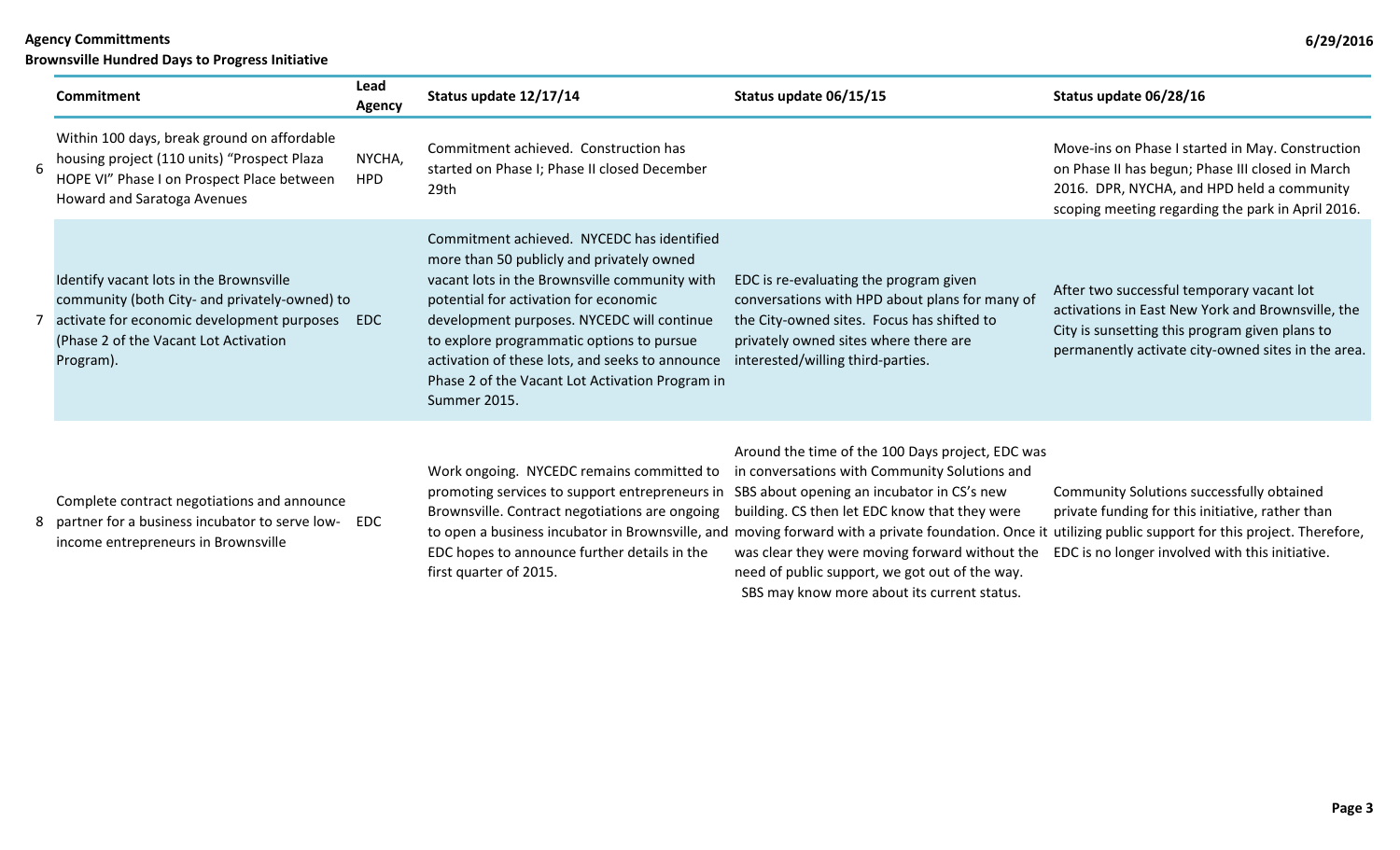|    | DI OWNSVING HUNULGU DAYS tO FIORICSS INITIATIVE                                                                                                                                               |                                       |                                                                                                                                                                                                                                                                                                                                                                                                                                      |                                                                                                                                                                                                                                                                                                                                                                                |                                                                                                                                                                                                                                                                                                                                                                                                                                                                                                                                                                                            |  |  |
|----|-----------------------------------------------------------------------------------------------------------------------------------------------------------------------------------------------|---------------------------------------|--------------------------------------------------------------------------------------------------------------------------------------------------------------------------------------------------------------------------------------------------------------------------------------------------------------------------------------------------------------------------------------------------------------------------------------|--------------------------------------------------------------------------------------------------------------------------------------------------------------------------------------------------------------------------------------------------------------------------------------------------------------------------------------------------------------------------------|--------------------------------------------------------------------------------------------------------------------------------------------------------------------------------------------------------------------------------------------------------------------------------------------------------------------------------------------------------------------------------------------------------------------------------------------------------------------------------------------------------------------------------------------------------------------------------------------|--|--|
|    | <b>Commitment</b>                                                                                                                                                                             | Lead<br>Agency                        | Status update 12/17/14                                                                                                                                                                                                                                                                                                                                                                                                               | Status update 06/15/15                                                                                                                                                                                                                                                                                                                                                         | Status update 06/28/16                                                                                                                                                                                                                                                                                                                                                                                                                                                                                                                                                                     |  |  |
|    | Examine suite of financial tools and incentives<br>to make recommendation for catalyzing<br>9 community priorities, including commercial<br>development, affordable housing and other<br>uses | <b>EDC</b>                            | Work ongoing. The City is working on a<br>comprehensive review of tax policy and<br>financial incentives to support community<br>priorities including holistic neighborhood<br>development, entrepreneurship, small business<br>assistance, and good employment practices,<br>and is also seeking new resources to support<br>business development in underserved<br>communities. Outcomes of this review will be<br>shared in 2015. | The tax reform exercise is in progress; EDC is<br>working closely with City Hall on this. Because this bring them into better alignment with key City<br>will likely involve coordination with Albany, and<br>with 421a taking precedence this session, we<br>anticipate arriving at recommendations toward<br>the end of 2015, in concert with the City Council<br>taskforce. | Incentives reform analysis is ongoing. EDC<br>continues to investigate what legislative and<br>administrative changes can be made to as-of-right<br>and discretionary incentive programs that would<br>priorities. EDC also has an application in to the US<br>Treasury Department for the allocation of New<br>Markets Tax Credits to support community<br>development projects in neighborhoods like<br>Brownsville. EDC also launched this spring the<br>Industrial Developer Fund - a \$150 million city<br>capital grant and loan fund to expand industrial<br>space and jobs in NYC. |  |  |
| 10 | Activate of City-owned vacant lot on Mother<br>Gaston Blvd between Belmont & Sutter                                                                                                           | EDC, SBS,<br><b>B'ville</b><br>P'ship | Commitment achieved. The MGB Pops! market<br>opened on October 17 <sup>th</sup> , offering locally-made<br>goods, special events, and a community<br>gathering place throughout the holiday season.<br>The Market will reopen in April, 2015.                                                                                                                                                                                        |                                                                                                                                                                                                                                                                                                                                                                                | Through FY16 AvenueNYC funding, Community<br>Solutions has worked to enhance the<br>programming offered at MGB POPS Pop-up<br>Market. One of their deliverables includes<br>partnering with Brownsville Multi-Service Family<br>(BMS) to strategize an outreach plan to connect<br>with 30 new vendors for summer 2016 of MGB<br>Pop's operation.                                                                                                                                                                                                                                          |  |  |
|    | Refinancing and rehabilitation of Marcus<br>11 Garvey Village, a 625-unit Mitchell-Lama rental HCR<br>property                                                                                |                                       | Commitment achieved. Sale closed on<br>December 16th, 2014                                                                                                                                                                                                                                                                                                                                                                           |                                                                                                                                                                                                                                                                                                                                                                                |                                                                                                                                                                                                                                                                                                                                                                                                                                                                                                                                                                                            |  |  |
|    |                                                                                                                                                                                               |                                       |                                                                                                                                                                                                                                                                                                                                                                                                                                      |                                                                                                                                                                                                                                                                                                                                                                                |                                                                                                                                                                                                                                                                                                                                                                                                                                                                                                                                                                                            |  |  |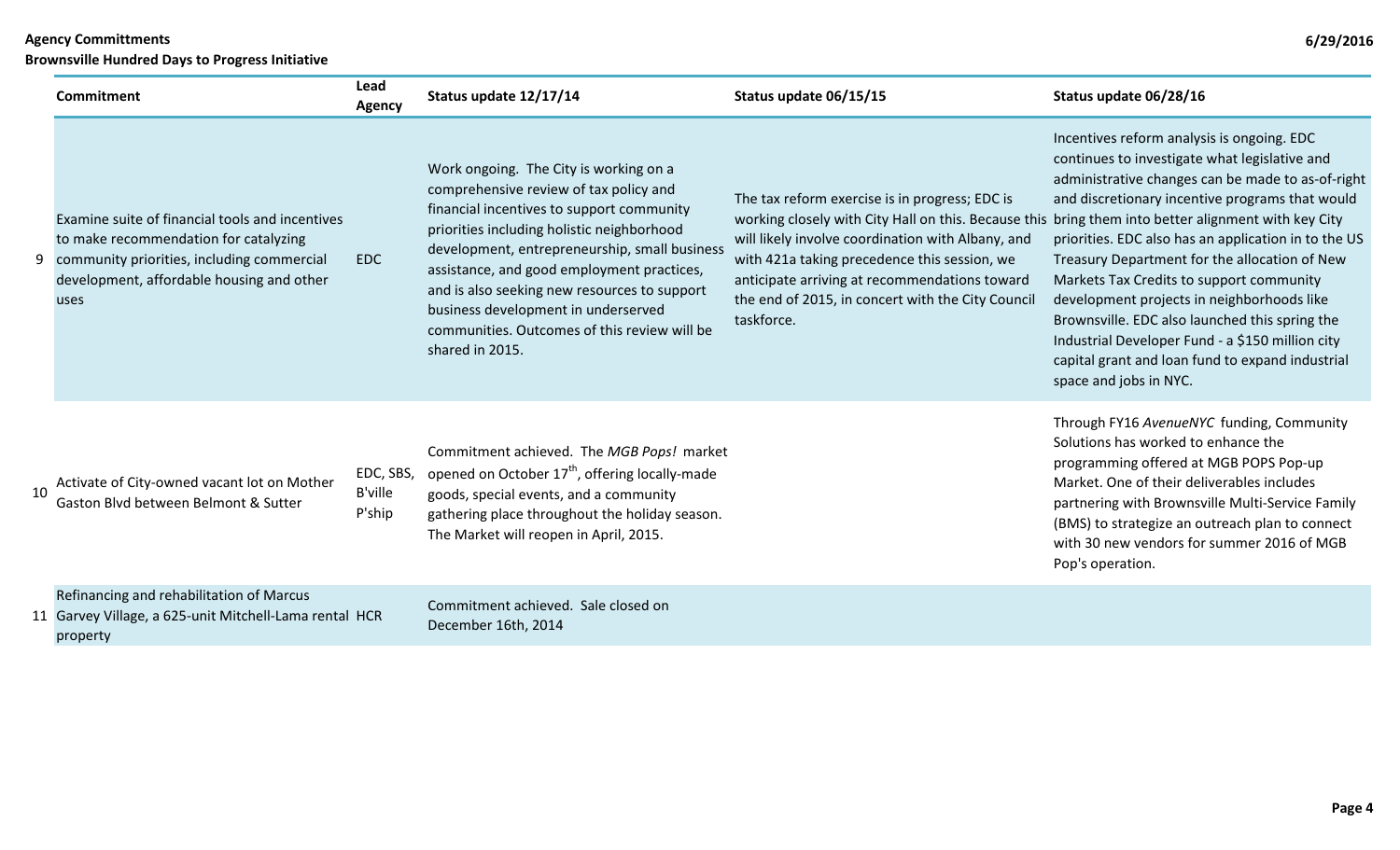**Brownsville Hundred Days to Progress Initiative**

| Commitment                                                                                                                                                                                                                                                                                     | Lead<br>Agency | Status update 12/17/14                                                                                               | Status update 06/15/15                                                                                                                                                                                                                                                                                                    | Status update 06/28/16                                                                                                                                                                                                                    |
|------------------------------------------------------------------------------------------------------------------------------------------------------------------------------------------------------------------------------------------------------------------------------------------------|----------------|----------------------------------------------------------------------------------------------------------------------|---------------------------------------------------------------------------------------------------------------------------------------------------------------------------------------------------------------------------------------------------------------------------------------------------------------------------|-------------------------------------------------------------------------------------------------------------------------------------------------------------------------------------------------------------------------------------------|
| Commit to offering Integrative Pest<br>Management to 40 apartments that have<br>residents with asthma and complaints about<br>12 pests. Referrals to come from DPHO, CBOs,<br>etc. DOHMH is not committing to co-<br>inspection but will assist in setting up the<br>referral system with HPD. | DOHMH,<br>HPD  | Commitment achieved. The Brooklyn DPHO<br>and Newborn Home Visiting Program worked<br>Pest Management services.      | Integrative Pest Management referrals was<br>performed as a onetime service specific to the<br>with senior centers, schools and clients to make Brownsville 100 day initiative. Additional funding<br>referrals to have apartments receive Integrative was not allocated to perform the service beyond<br>the initiative. |                                                                                                                                                                                                                                           |
| 13 Complete Brownsville bike lanes                                                                                                                                                                                                                                                             | <b>DOT</b>     | Commitment achieved. Brownsville portion<br>completed in Sept; East NY section to be<br>approved by Community Board. |                                                                                                                                                                                                                                                                                                                           | Brownsville/East New York Bike Lane Inauguration<br>& Ribbon Cutting held 5/14/16. DOT plans to<br>conduct outreach starting this summer to plan<br>expansions and improvements to the bike<br>network recently installed in Brownsville. |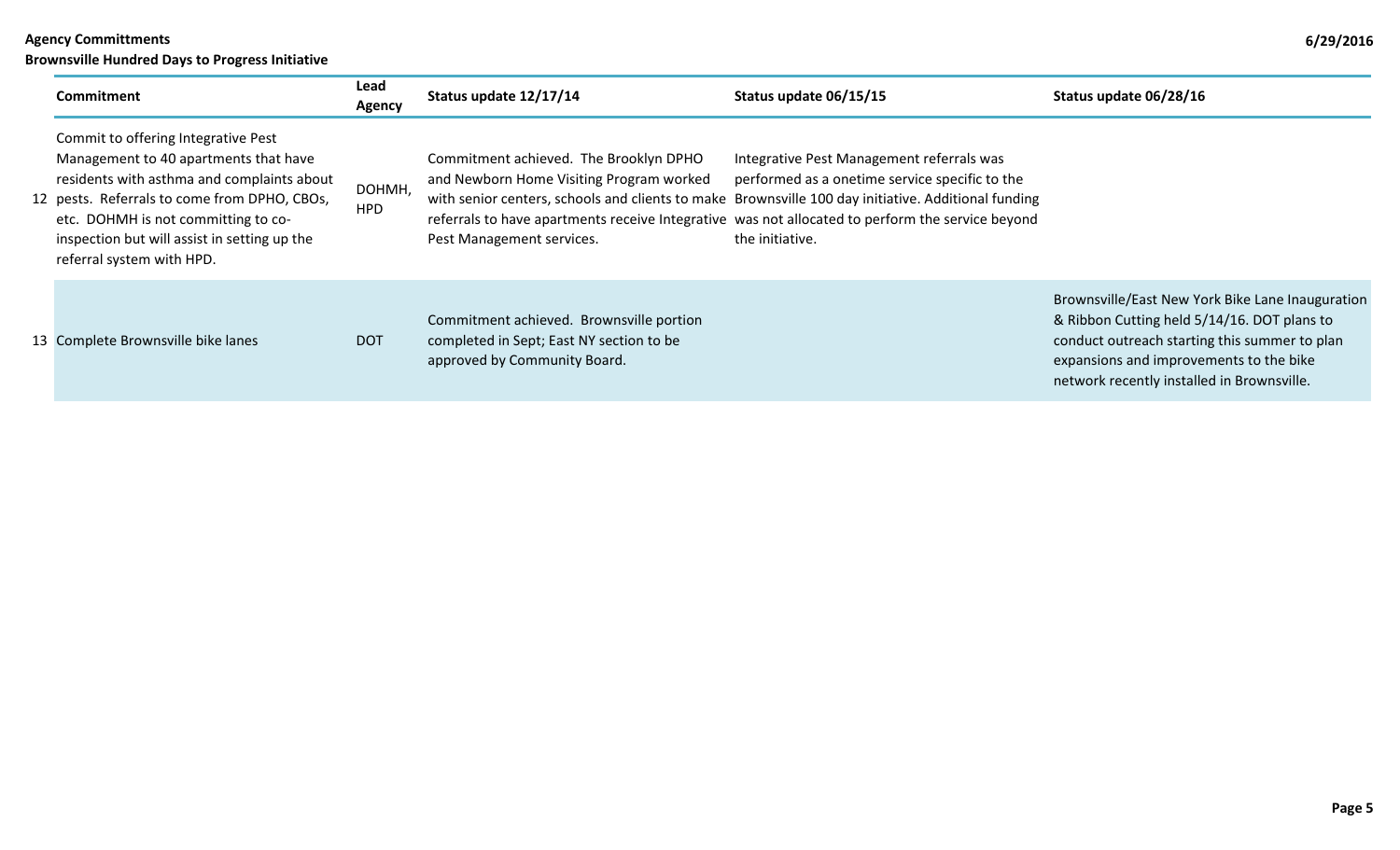| <b>Commitment</b>                                                                                                                                                                                                                                                                                | Lead<br>Agency | Status update 12/17/14                                                                                                                                | Status update 06/15/15                                                                                                                                                                                                                                                                                                                                                                                                                                                                                                                                                                                                                                                                                                                                                                                                                                                                                                                                                                                                                                                                                                                                                                                                                       | Status update 06/28/16                                                                                                                                                                                                                                                                                                                                                                                                                                                                                                              |
|--------------------------------------------------------------------------------------------------------------------------------------------------------------------------------------------------------------------------------------------------------------------------------------------------|----------------|-------------------------------------------------------------------------------------------------------------------------------------------------------|----------------------------------------------------------------------------------------------------------------------------------------------------------------------------------------------------------------------------------------------------------------------------------------------------------------------------------------------------------------------------------------------------------------------------------------------------------------------------------------------------------------------------------------------------------------------------------------------------------------------------------------------------------------------------------------------------------------------------------------------------------------------------------------------------------------------------------------------------------------------------------------------------------------------------------------------------------------------------------------------------------------------------------------------------------------------------------------------------------------------------------------------------------------------------------------------------------------------------------------------|-------------------------------------------------------------------------------------------------------------------------------------------------------------------------------------------------------------------------------------------------------------------------------------------------------------------------------------------------------------------------------------------------------------------------------------------------------------------------------------------------------------------------------------|
| Hire a new planner in the Brooklyn Borough<br>Commissioner's Office to focus on planning in<br>Brownsville, working on engaging and working<br>14<br>with the community to develop projects to<br>improve transportation connectivity and safety<br>for pedestrians, cyclists and drivers alike. | <b>DOT</b>     | Commitment achieved, work is ongoing. New<br>planner is conducting outreach to community<br>partners in Brownsville and surrounding<br>neighborhoods. | DOT recently initiated a pilot project to look at<br>how to add additional lighting underneath the<br>elevated train, and activate the spaces along the<br>Livonia Avenue Corridor (E. 98th St to Junius St.).<br>The project seeks to explore how to address<br>lighting underneath elevated trains citywide,<br>starting in Brownville. The site was selected<br>because of what we learned from the 100 day<br>initiative, and the plans for development along<br>the corridor. DOT is currently interviewing<br>potential consultants to develop innovative<br>solutions (off-grid solar/wind powered LED lights,<br>etc.). Additionally, DOT plans to work with<br>several groups in the community to come up with<br>ideas to activate the space. L&M agreed to<br>consider coming on as a maintenance partner, but still under development. We are also working on a<br>that might not be necessary since the pilot is<br>being funded by DOT. DOT will continue to<br>engage with them on ways to work with the<br>community on the activation piece. When fully<br>implemented, the project will serve the residents<br>of the Van Dyke Houses and Tilden NYCHA<br>Houses, MGV, and the Nehemiah homeowners in<br>a meaningful way. | DOT is continuing to work on space activation<br>under the Livonia elevated train structure. Four<br>community projects for cultural programming<br>were successfully funded in partnership with ioby,<br>a neighborhood crowdfunding platform: three<br>one-day events that will occur together on<br>9/10/16, and one temporary streetscape element,<br>also to be implemented September 2016. Plans<br>for lighting improvements under the elevated are<br>plan for neighborhood-wide pedestrian safety<br>capital improvements. |

**Brownsville Hundred Days to Progress Initiative**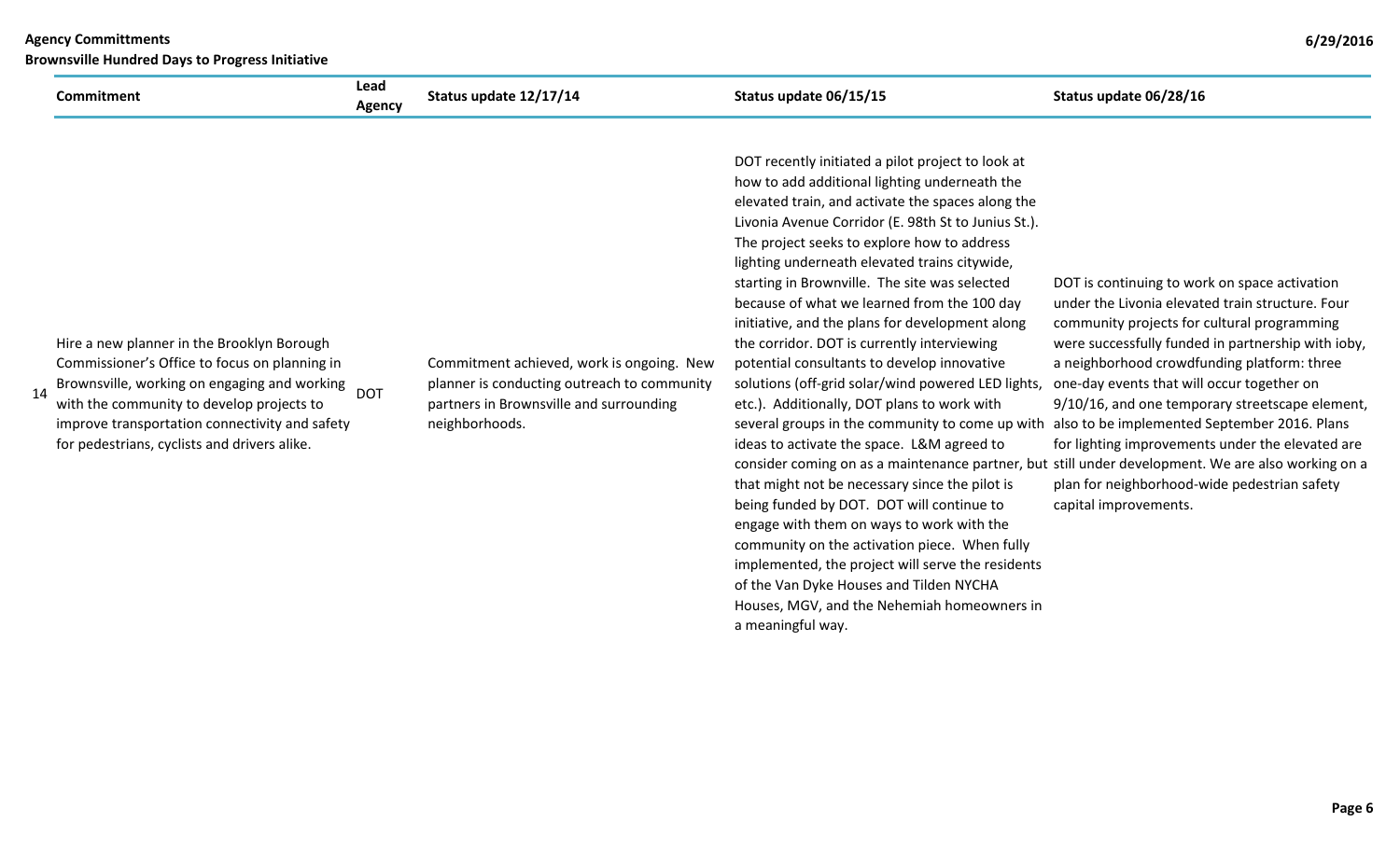| <b>Agency Committments</b>                             |                |                        |                        |                        |  |
|--------------------------------------------------------|----------------|------------------------|------------------------|------------------------|--|
| <b>Brownsville Hundred Days to Progress Initiative</b> |                |                        |                        |                        |  |
| Commitment                                             | Lead<br>Agency | Status update 12/17/14 | Status update 06/15/15 | Status update 06/28/16 |  |

|  | Begin Broadway Junction capital project. This<br>will widen sidewalks at bus stops, improve<br>pedestrian safety and circulation, improve<br>15 streetscape appearance, add greenery, reduce DOT<br>conflicts between buses, livery cabs, and<br>general traffic, and accommodate necessary<br>curbside access. | Commitment achieved. DOT commenced<br>construction work on the Broadway Junction<br>project on October, 27 2014. Construction<br>notices were distributed to the community prior<br>to construction, and project signs have been<br>manufactured and are currently in use.<br>Construction is on schedule, and is currently at<br>two percent with an anticipated completion of<br>Summer 2015.<br>The project will widen sidewalks at bus stops,<br>improve pedestrian safety and circulation,<br>improve streetscape appearance, add greenery,<br>reduce conflicts between buses, livery cabs, and<br>general traffic, and accommodate necessary<br>curbside access. | The Broadway Junction project is progressing<br>nicely. However, due to the harsh winter<br>conditions and a few construction related delays,<br>the project is a few months behind schedule.<br>DDC's new schedule estimates that construction<br>will be complete in September 2015. | Broadway Junction will be completed this<br>summer. |
|--|-----------------------------------------------------------------------------------------------------------------------------------------------------------------------------------------------------------------------------------------------------------------------------------------------------------------|------------------------------------------------------------------------------------------------------------------------------------------------------------------------------------------------------------------------------------------------------------------------------------------------------------------------------------------------------------------------------------------------------------------------------------------------------------------------------------------------------------------------------------------------------------------------------------------------------------------------------------------------------------------------|----------------------------------------------------------------------------------------------------------------------------------------------------------------------------------------------------------------------------------------------------------------------------------------|-----------------------------------------------------|
|--|-----------------------------------------------------------------------------------------------------------------------------------------------------------------------------------------------------------------------------------------------------------------------------------------------------------------|------------------------------------------------------------------------------------------------------------------------------------------------------------------------------------------------------------------------------------------------------------------------------------------------------------------------------------------------------------------------------------------------------------------------------------------------------------------------------------------------------------------------------------------------------------------------------------------------------------------------------------------------------------------------|----------------------------------------------------------------------------------------------------------------------------------------------------------------------------------------------------------------------------------------------------------------------------------------|-----------------------------------------------------|

| 16 | Launch Jobs-Plus site to serve Van Dyke I and |  |  |  |  |  |  |
|----|-----------------------------------------------|--|--|--|--|--|--|
|    | <b>Brownsville Houses</b>                     |  |  |  |  |  |  |

CEO, HRA, NYCHA

SEC, ANN Y Commitment achieved. Residents are now<br>DCA, experimental continues receiving full services.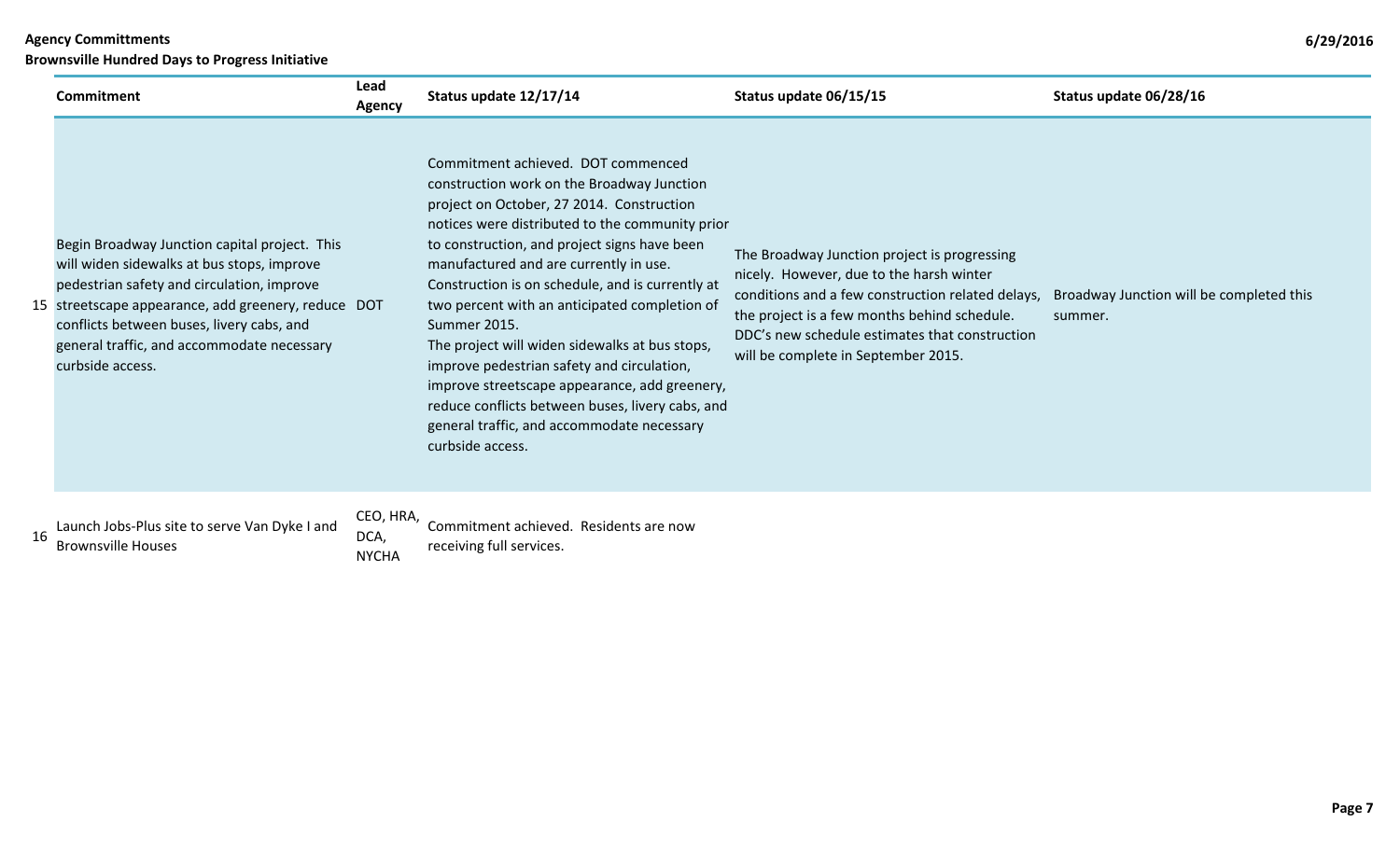**Brownsville Hundred Days to Progress Initiative**

|    | Commitment                                                                                                                                                                                     | Lead               | Status update 12/17/14                                                                                                                                                                                                                                                                                                                                                                                                                                                                     | Status update 06/15/15                                                                                                                                                                                                                                                                                                                                 | Status update 06/28/16                                                                                                                                                                                                                                                                                                                                                                        |
|----|------------------------------------------------------------------------------------------------------------------------------------------------------------------------------------------------|--------------------|--------------------------------------------------------------------------------------------------------------------------------------------------------------------------------------------------------------------------------------------------------------------------------------------------------------------------------------------------------------------------------------------------------------------------------------------------------------------------------------------|--------------------------------------------------------------------------------------------------------------------------------------------------------------------------------------------------------------------------------------------------------------------------------------------------------------------------------------------------------|-----------------------------------------------------------------------------------------------------------------------------------------------------------------------------------------------------------------------------------------------------------------------------------------------------------------------------------------------------------------------------------------------|
| 17 | Make applications available for Works Progress<br>Program (WPP), whereby providers are eligible<br>for wage reimbursement for jobs they offer to<br>youth participants                         | Agency<br>CEO, HRA | Commitment achieved. Application was made<br>available to Brownsville providers. One<br>provider (Brooklyn Community Services) is<br>specifically targeting Brownsville for<br>recruitment among other neighborhoods. In<br>addition, another provider has proposed to<br>serve students at a Brownsville transfer school<br>and that application is currently under review.<br>WPP is ongoing, so likely that additional youth<br>from Brownsville will be served throughout the<br>year. |                                                                                                                                                                                                                                                                                                                                                        |                                                                                                                                                                                                                                                                                                                                                                                               |
| 18 | SBS will complete a retail needs study for<br>Pitkin and Belmont Avenues in order to create<br>a retail attraction strategy to fill vacancies and<br>diversify the retail mix of the corridors | SBS                | Commitment achieved. Market Update report<br>was completed. Report takeaway: vacancy rate<br>is low and retail mix is not that bad given the<br>demand for services within the community.<br>There are some service gaps that can be<br>addressed, but initial efforts should focus<br>so it can pull from a broader area beyond the<br>immediate vicinity, and improving the physical                                                                                                     | Both the retail needs study and the storefront<br>assessment inform the BID's current mission to<br>create a more welcoming, orderly and useful<br>elsewhere, including: improving access to Pitkin, "downtown" area for Brownsville and surrounding<br>neighborhoods. The BID leveraged the Market<br>Study in successfully applying for an AvenueNYC | Pitkin Avenue BID has secured two Avenue NYC<br>grants for FY17 totaling in \$60,000. They will<br>continue to build on the work they've done<br>through the implementation of a Business<br>Attraction/Retention and façade improvement<br>project. They will work on attracting new<br>businesses and further engage the Brownsville<br>recontrato de la condidad de fanada inconsumento de |

condition/appearance of the avenue, in regard grant for retail attraction. to public streetscape and infrastructure (curbs, catch basins, sidewalks, tree pits), and private buildings and storefronts.

community by launching a façade improvement program, hosting broker-oriented events, and organizing local district tours.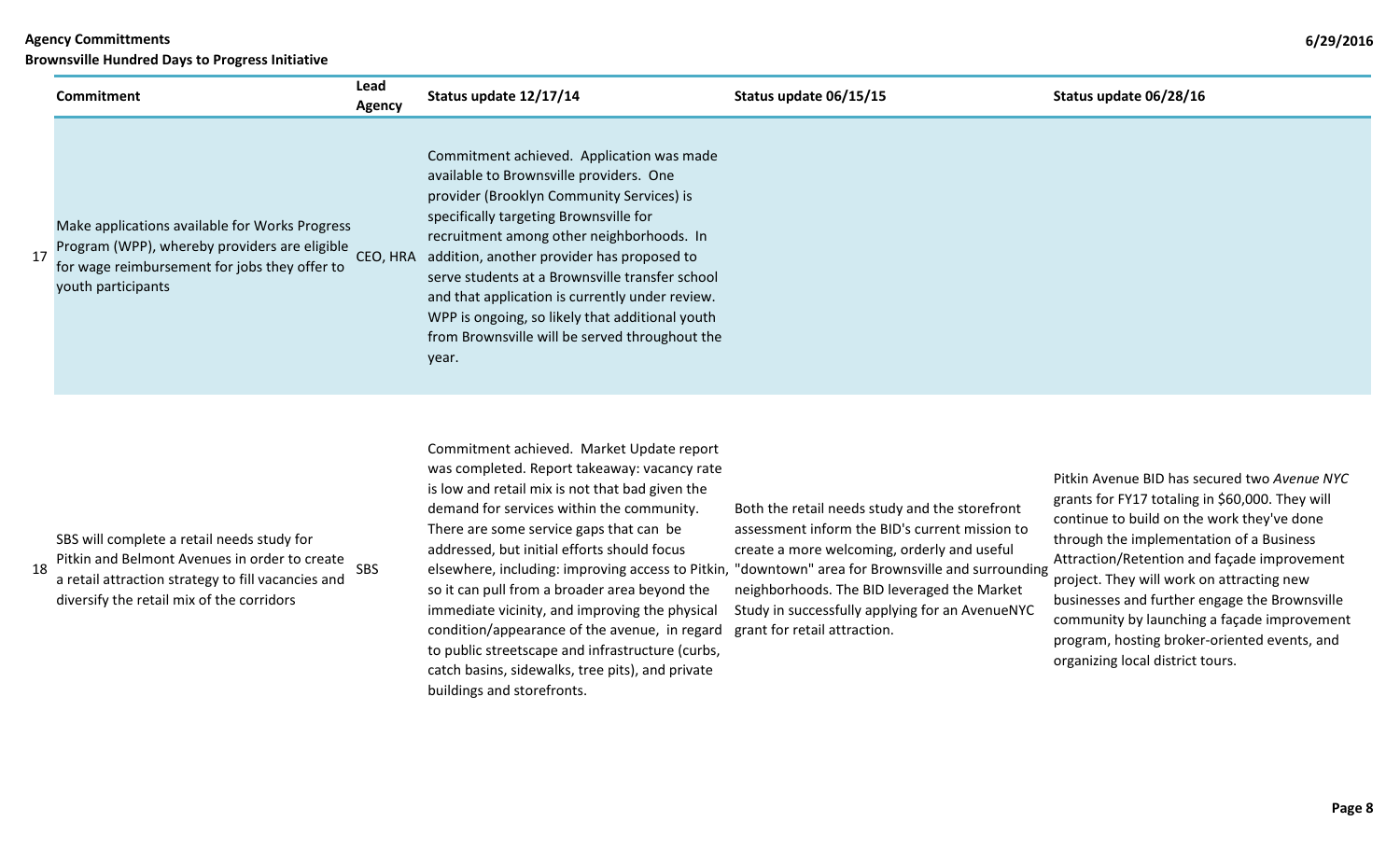|    | <b>Brownsville Hundred Days to Progress Initiative</b>                                                                                                                                                                                                                                                                                                           |                       |                                                                                                                                                                                                                                                                                                                                                                                                                                              |                                                                                                                                                                                                                                                                                                                                                                                   |                                                                                                                                                                                                                                                                                                                                                                                                                                                                                             |  |  |
|----|------------------------------------------------------------------------------------------------------------------------------------------------------------------------------------------------------------------------------------------------------------------------------------------------------------------------------------------------------------------|-----------------------|----------------------------------------------------------------------------------------------------------------------------------------------------------------------------------------------------------------------------------------------------------------------------------------------------------------------------------------------------------------------------------------------------------------------------------------------|-----------------------------------------------------------------------------------------------------------------------------------------------------------------------------------------------------------------------------------------------------------------------------------------------------------------------------------------------------------------------------------|---------------------------------------------------------------------------------------------------------------------------------------------------------------------------------------------------------------------------------------------------------------------------------------------------------------------------------------------------------------------------------------------------------------------------------------------------------------------------------------------|--|--|
|    | <b>Commitment</b>                                                                                                                                                                                                                                                                                                                                                | Lead<br><b>Agency</b> | Status update 12/17/14                                                                                                                                                                                                                                                                                                                                                                                                                       | Status update 06/15/15                                                                                                                                                                                                                                                                                                                                                            | Status update 06/28/16                                                                                                                                                                                                                                                                                                                                                                                                                                                                      |  |  |
|    | SBS will complete a facade and storefront<br>assessment of properties within the Pitkin<br>19 Avenue BID. The longer-term goal of this<br>project will be to launch a local<br>storefront/façade improvement program.                                                                                                                                            | <b>SBS</b>            | Commitment achieved. Storefront survey,<br>graphs, maps, and other visuals are complete<br>on Pitkin within the BID, 65% of storefronts are<br>in poor condition, 33% are in average condition, chances of success enormously in this highly<br>and 2% are in good condition.                                                                                                                                                                | The BID is currently composing an application for<br>a New York State Main Street Grant to fund<br>and are being reviewed. Initial takeaway is that physical storefront improvements for a portion of BID is in the process of seeking property owner<br>the district. SBS's Storefront Study helps the BID's commitment letters and financial commitment<br>competitive process. | With Avenue NYC funding, Pitkin BID has retained<br>an employee who will develop a storefront<br>improvement program, which they're calling the<br>"Renaissance Program." Storefront conditions<br>along Pitkin Avenue have been surveyed and the<br>documentation to apply for the New York Main<br>Street grant program in July 2016 (awards<br>announced in December 2016). They have already<br>secured a municipal resolution from their<br>community board in support of the project. |  |  |
| 20 | SBS will host an outreach event at Brooklyn<br>Public Library-Brownsville Branch to present<br><b>Small Business Services including Business</b><br>Acceleration, Business Development, and<br>Economic and Financial Opportunity.<br>Additionally, SBS will discuss the recent<br>expansion of NYC Business Acceleration to<br>retail and industrial businesses | <b>SBS</b>            | Work ongoing. SBS has extended an invitation<br>to local community organizations including<br>Pitkin Avenue BID, LDC of East New York,<br>Cypress Hills BID, and the North Brooklyn<br>Business Outreach Centers. The event is being<br>marketed as an opportunity for prospective<br>business owners to learn about the services<br>available to help them open their establishment<br>and address any questions the community may<br>have. | commitment achieved                                                                                                                                                                                                                                                                                                                                                               |                                                                                                                                                                                                                                                                                                                                                                                                                                                                                             |  |  |
|    |                                                                                                                                                                                                                                                                                                                                                                  |                       | Commitment achieved Brooklyn NVC Business                                                                                                                                                                                                                                                                                                                                                                                                    |                                                                                                                                                                                                                                                                                                                                                                                   |                                                                                                                                                                                                                                                                                                                                                                                                                                                                                             |  |  |

21 SBS will work with Community Board 16 to locally offer an SBS business course on entrepreneurship for Brownsville residents with a focus on how to launch a business

SBS

Commitment achieved. Brookly Solutions Center worked with CB16 to hold "10 Steps to Starting a Business" workshop at Brownsville Heritage House on 10/29. CB16 led the marketing and outreach effort. commitment achieved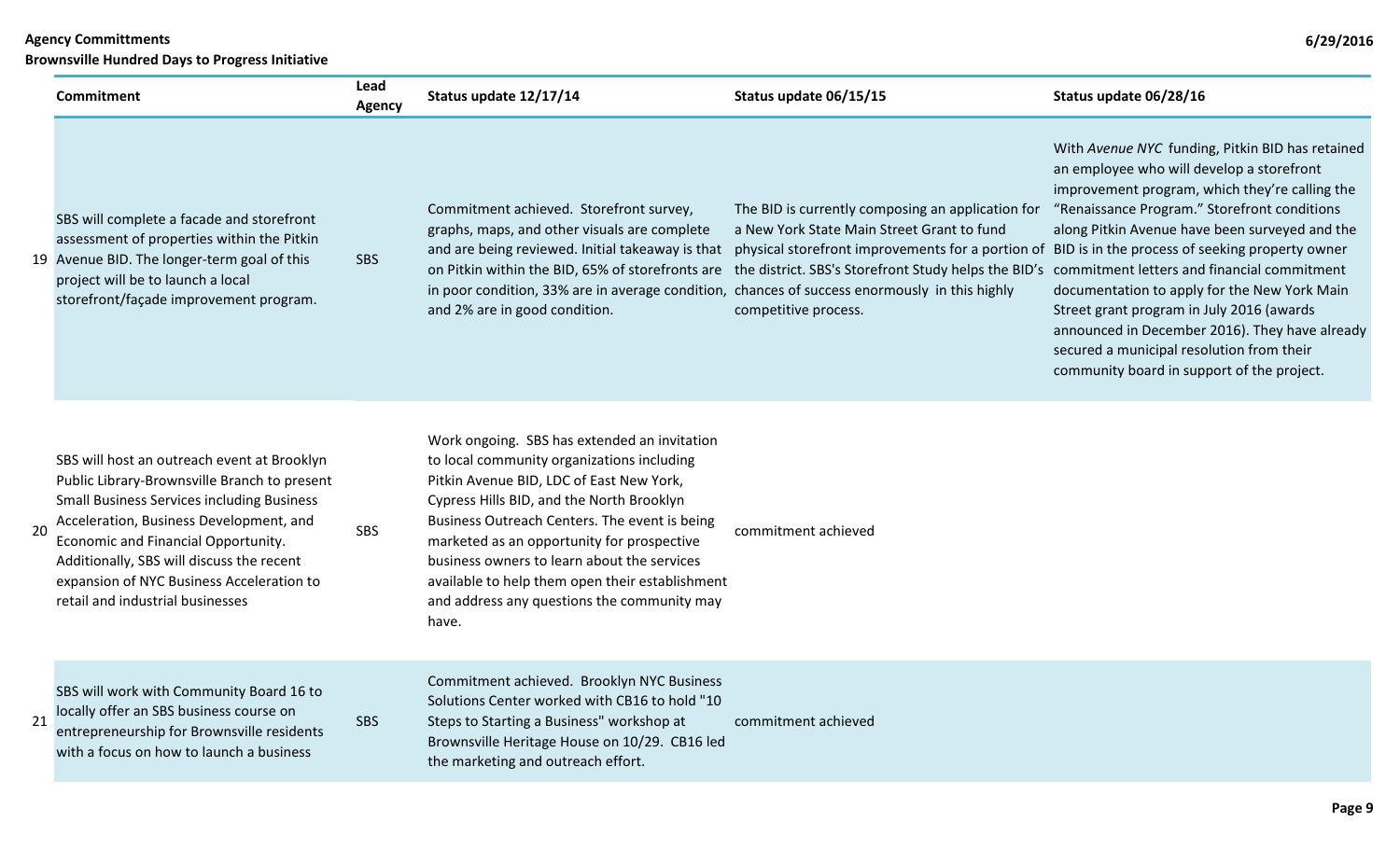|    | <b>Brownsville Hundred Days to Progress Initiative</b>                                                                                                                     |                                               |                                                                                                                                                                                                                                                                                                                                                                                                                                                                                                                                                                                                                                                                              |                        |                                                                                                                                                                                                                                                                                                                                                                                                                                                                                                                                                                                                     |  |  |
|----|----------------------------------------------------------------------------------------------------------------------------------------------------------------------------|-----------------------------------------------|------------------------------------------------------------------------------------------------------------------------------------------------------------------------------------------------------------------------------------------------------------------------------------------------------------------------------------------------------------------------------------------------------------------------------------------------------------------------------------------------------------------------------------------------------------------------------------------------------------------------------------------------------------------------------|------------------------|-----------------------------------------------------------------------------------------------------------------------------------------------------------------------------------------------------------------------------------------------------------------------------------------------------------------------------------------------------------------------------------------------------------------------------------------------------------------------------------------------------------------------------------------------------------------------------------------------------|--|--|
|    | Commitment                                                                                                                                                                 | Lead<br>Agency                                | Status update 12/17/14                                                                                                                                                                                                                                                                                                                                                                                                                                                                                                                                                                                                                                                       | Status update 06/15/15 | Status update 06/28/16                                                                                                                                                                                                                                                                                                                                                                                                                                                                                                                                                                              |  |  |
| 23 | SBS will Support Brownsville Partnership's<br>5,000 Jobs Campaign by serving on the 5,000<br>Jobs Campaign Design team and leading one of<br>the 5,000 Jobs Project Teams. | SBS                                           | Hundred Days commitment achieved; overall<br>effort is ongoing. Accomplishments to-date<br>include: establishment of a drop-in center for<br>resume and job search assistance; outreach and<br>assessment of work-related goals at targeted<br>NYCHA buildings; and employer engagement.<br>On December 5, Workforce1 and the<br>Brownsville Partnership hosted a job<br>preparation and matching event for residents at<br>the Stone Avenue Library. 95 people, where<br>they met with the Brooklyn Public Library for<br>resume development tutorials and Workforce1<br>for job screening services. 45 of the attendees<br>were referred to a job interview by Workforce1. |                        | SBS has committed to establishing a new<br>Workforce1 Career Center to serve the East New<br>York/Brownsville community where employers<br>can access free recruitment services to find<br>qualified talent, and jobseekers can receive<br>employment services including job placement,<br>skills training, career advisement and job search<br>counseling. SBS is working with more than 14 local<br>community-based organizations to design a<br>custom suite of services for this new Workforce1<br>Center to ensure that the services provided will<br>best address the needs of the community. |  |  |
|    | Hold NYC Craft Entrepreneurship class at<br>Stone Avenue Library in Brownsville to help<br>Brownsville crafters launch their business to<br>generate supplemental income   | SBS/<br><b>Brooklyn</b><br>Public<br>Libarary | Commitment achieved. 50 people applied to<br>the program, 26 were admitted. Classes were<br>held on: 11/10, 11/12, 11/15, 11/17, and<br>11/19.                                                                                                                                                                                                                                                                                                                                                                                                                                                                                                                               | commitment achieved    |                                                                                                                                                                                                                                                                                                                                                                                                                                                                                                                                                                                                     |  |  |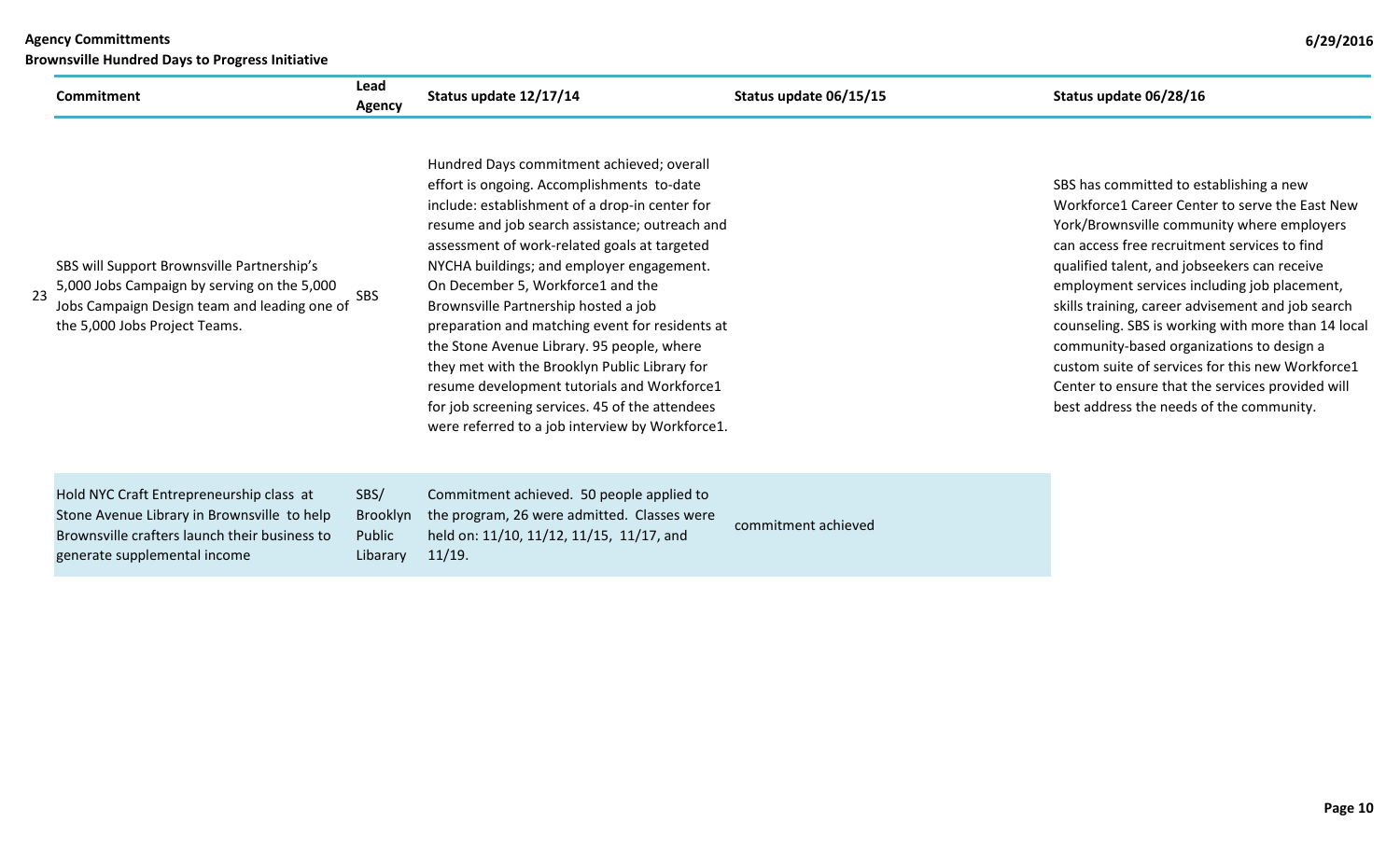|    | <b>Commitment</b>                                                                                                                                                                                                           | Lead<br>Agency       | Status update 12/17/14                                                                                                                                                                                                                                                                                                                                                                                                                                                                                                                                        | Status update 06/15/15                                                                                                                                                                                                                                                                                                                                                                                                                                                                                                                                     | Status update 06/28/16 |
|----|-----------------------------------------------------------------------------------------------------------------------------------------------------------------------------------------------------------------------------|----------------------|---------------------------------------------------------------------------------------------------------------------------------------------------------------------------------------------------------------------------------------------------------------------------------------------------------------------------------------------------------------------------------------------------------------------------------------------------------------------------------------------------------------------------------------------------------------|------------------------------------------------------------------------------------------------------------------------------------------------------------------------------------------------------------------------------------------------------------------------------------------------------------------------------------------------------------------------------------------------------------------------------------------------------------------------------------------------------------------------------------------------------------|------------------------|
|    | Distribute \$10,000 additional Health Bucks via<br>community, faith-based, and healthcare<br>24 organizations and after school youth programs<br>to promote farmers markets and increase<br>access to fruits and vegetables | DOHMH,<br><b>HRA</b> | Commitment achieved. \$10,000 (4400 out of<br>4400) Health Bucks distributed via community,<br>faith-based, and healthcare organizations and<br>after school youth programs to promote<br>farmers markets and increase access to fruits<br>and vegetables. Prior to the 100 days initiative,<br>only 15 Brownsville organizations received<br>health bucks. Now a total of 24 CBOs received<br>them, 18 new to the program and including 10<br>faith-based organizations. Ongoing follow up<br>with partner organizations to ensure high<br>redemption rates. | This was a one-time infusion of funds specific to<br>the Brownsville 100 day initiative. The Health<br>Buck season is from July 1 <sup>st</sup> through November<br>30 <sup>th</sup> . Program doesn't know ahead of time how<br>much money will be allocated in Health Bucks to a<br>given neighborhood because the SNAP incentive<br>is contingent on # and \$ of SNAP sales at markets<br>and CBO/FBO applications come in on a rolling<br>basis and the amount each applicant receives is<br>informed by past achievements which are also<br>variable. |                        |
| 25 | Conduct home visits for 225 pregnant and<br>parenting women via our Healthy Start<br>Brooklyn and Newborn Home Visiting<br>Programs                                                                                         | <b>DOHMH</b>         | Commitment achieved. Between Healthy Start<br>Brooklyn and the Newborn Home Visiting<br>Program, 391 home visits were made as of<br>December 6. DOHMH expects to conduct more<br>than 400 by 12/17, exceeding its goal by 73%.                                                                                                                                                                                                                                                                                                                                | Both initiatives are still on-going with high success<br>and increased participation.                                                                                                                                                                                                                                                                                                                                                                                                                                                                      |                        |
|    | Offer approximately 2 exercise classes per<br>26 week (x9wks: Oct 13-Dec12) for pregnant<br>women via our Healthy Start Brooklyn Program                                                                                    | <b>DOHMH</b>         | Commitment achieved. 20 classes were held<br>across three sites.                                                                                                                                                                                                                                                                                                                                                                                                                                                                                              | Between January 2015 and June 8th Healthy Start<br>Brooklyn has offered 22 Dancing Thru Pregnancy<br>classes and 3 infant safety classes in Brownville. In<br>addition, we have conducted 21 childbirth<br>education classes and 12 postpartum fitness<br>classes. In total we have conducted 57 education<br>and exercise related classes for pregnant and new<br>mothers in Brownsville, Brooklyn.                                                                                                                                                       |                        |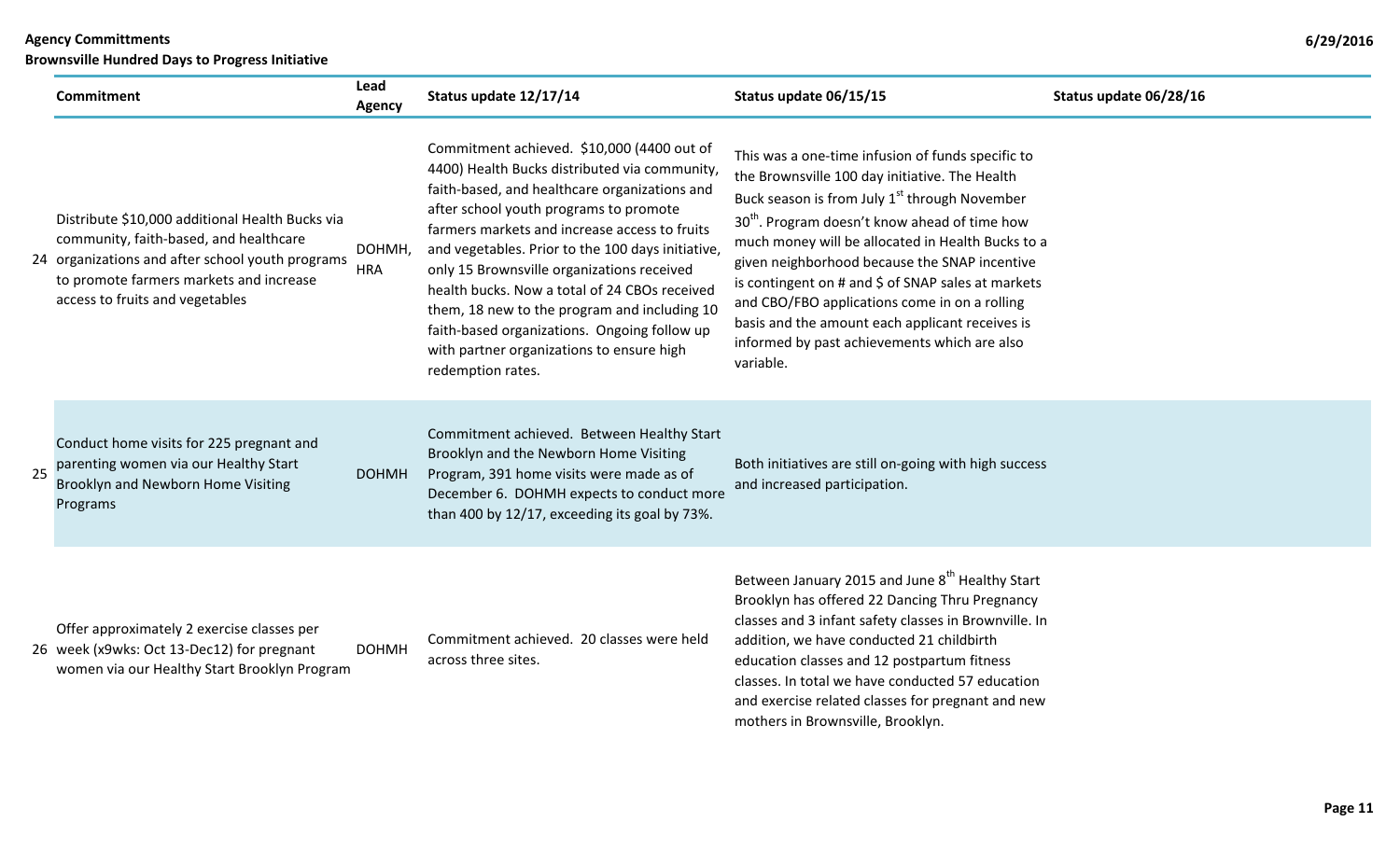|    | Commitment                                                                                                                                                                                      | Lead<br>Agency                              | Status update 12/17/14                                                                                                                                                    | Status update 06/15/15                                                                                                                                                                                                                                                                                                                                                        | Status update 06/28/16                                                                                                                                                                                                                                                                                                                                                |
|----|-------------------------------------------------------------------------------------------------------------------------------------------------------------------------------------------------|---------------------------------------------|---------------------------------------------------------------------------------------------------------------------------------------------------------------------------|-------------------------------------------------------------------------------------------------------------------------------------------------------------------------------------------------------------------------------------------------------------------------------------------------------------------------------------------------------------------------------|-----------------------------------------------------------------------------------------------------------------------------------------------------------------------------------------------------------------------------------------------------------------------------------------------------------------------------------------------------------------------|
|    | Offer 1 childbirth/ infant safety class per week<br>27 (x15wks) for pregnant women via our Healthy<br>Start Brooklyn Program                                                                    | <b>DOHMH</b>                                | Commitment achieved.                                                                                                                                                      | Healthy Start Brooklyn has offered 23<br>childbirth/infant safety classes in between<br>January and June 2015.                                                                                                                                                                                                                                                                | In FY2016 to date, Healthy Start Brooklyn offered<br>32 childbirth education classes and 5 infant safety<br>classes in Brownsville, for a total of 37 classes.                                                                                                                                                                                                        |
|    | Develop and conduct neighborhood conditions<br>and/or safety survey, targeted at residents of<br>28 Brownsville/Van Dyke developments; hold<br>community report back and develop action<br>plan | Mayor's<br>Office of<br>Criminal<br>Justice | Mayor's Action Plan) for Neighborhood Safety,<br>MOCJ hosted two listening sessions/gathering<br>surveys with neighborhood residents on<br>improving neighborhood safety. | Commitment achieved. As part of the MAP (the MOC-J has continued to work in the community,<br>in response to information gathered during the<br>listening sessions. New goal: Create targeted<br>Employment Strategy for at risk youth ages 18-24<br>in Brownsville and Van Dyke Houses                                                                                       | Convened Working group of citywide employment<br>experts; Drafted employment strategy and<br>created program model; conducted focus group of<br>youth in the catchment area who meet program<br>criteria to inform program model                                                                                                                                      |
| 29 | Host convening of the various organizations<br>leading different public safety initiatives in<br>Brownsville with the goal of learning from one<br>another and synergizing efforts.             | Mayor's<br>Office of<br>Criminal<br>Justice | Commitment achieved. Convening was held<br>first week of December.                                                                                                        | New goal: Brownsville Neighborhood Activation-<br>map capital projects slated for Brownsville both<br>geographically and programmatically to identify<br>opportunities for agencies to incorporate Crime<br>Prevention Through Environmental Design<br>Principles (CPTED) in neighborhood redesign to<br>create one continuous safe and vibrant public<br>realm for residents | Organized, briefed and oversaw Neighborhood<br>Activation Charette including representation from<br>seven city agencies; Next steps: Establishing<br>working group to coordinate existing planning<br>process and Policy Group to develop long-term<br>crime prevention guidelines; bring on a facilitator<br>that can help coordinate and facilitate these<br>groups |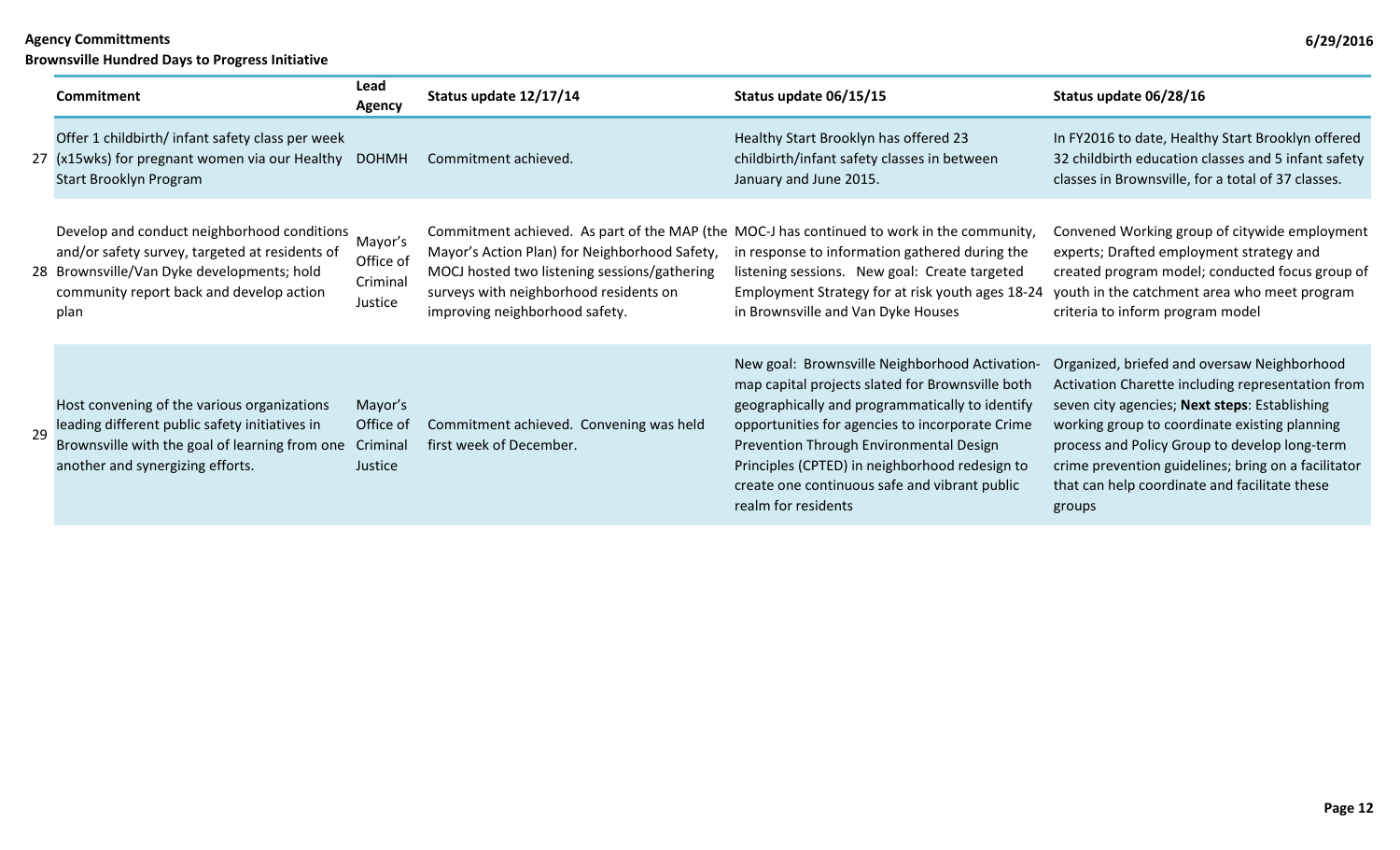| 6/29/2016<br><b>Agency Committments</b><br><b>Brownsville Hundred Days to Progress Initiative</b>                                                                                                |                       |                                                                                                                                                                                                                                                                                                                      |                        |                                                                                                                                                                                                                                                                                                                                                                                                                                                                                                                                                                                      |
|--------------------------------------------------------------------------------------------------------------------------------------------------------------------------------------------------|-----------------------|----------------------------------------------------------------------------------------------------------------------------------------------------------------------------------------------------------------------------------------------------------------------------------------------------------------------|------------------------|--------------------------------------------------------------------------------------------------------------------------------------------------------------------------------------------------------------------------------------------------------------------------------------------------------------------------------------------------------------------------------------------------------------------------------------------------------------------------------------------------------------------------------------------------------------------------------------|
| Commitment                                                                                                                                                                                       | Lead<br><b>Agency</b> | Status update 12/17/14                                                                                                                                                                                                                                                                                               | Status update 06/15/15 | Status update 06/28/16                                                                                                                                                                                                                                                                                                                                                                                                                                                                                                                                                               |
| Pilot intensive enforcement by Sanitation<br>Enforcement Agents and Uniformed Officers to<br>30 address dump outs in BK16, as well as<br>providing mobile litter patrol three times per<br>week. | <b>DSNY</b>           | Commitment achieved. DSNY piloted an<br>intensive enforcement effort to address illegal<br>dumping in Brownsville and increased the<br>number of mobile litter patrol trucks to three<br>times per week. DSNY has also assigned surplus<br>mechanical brooms and other cleaning to the<br>neighborhood as available. |                        | Community Board 16's average Scorecard street<br>cleanliness rating has increase to 89% for FY 16<br>YTD, compared to 84.4% for FY 15. DSNY<br>continues to provide extra cleaning services to the<br>CB 16 area. In addition, as part of the Mayor's<br>CleaNYC program Sunday/Holiday basket service<br>is now being provided to the following strips:<br>• Rockaway Ave from Livonia Ave to Eastern Pkwy<br>• Belmont Ave from Rockaway Ave to Mother<br><b>Gaston Blvd</b><br>• E 98th St from Dumont Ave to East New York<br>Ave<br>DSNY Enforcement participated in the Inter- |

DSNY Enforcement participated in the Interagency Enforcement operation focused on Auto repair Shops and Vehicles being left In the Street near those locations. Also, DSNY Enforcement has been focusing on violations related to cleanliness conditions.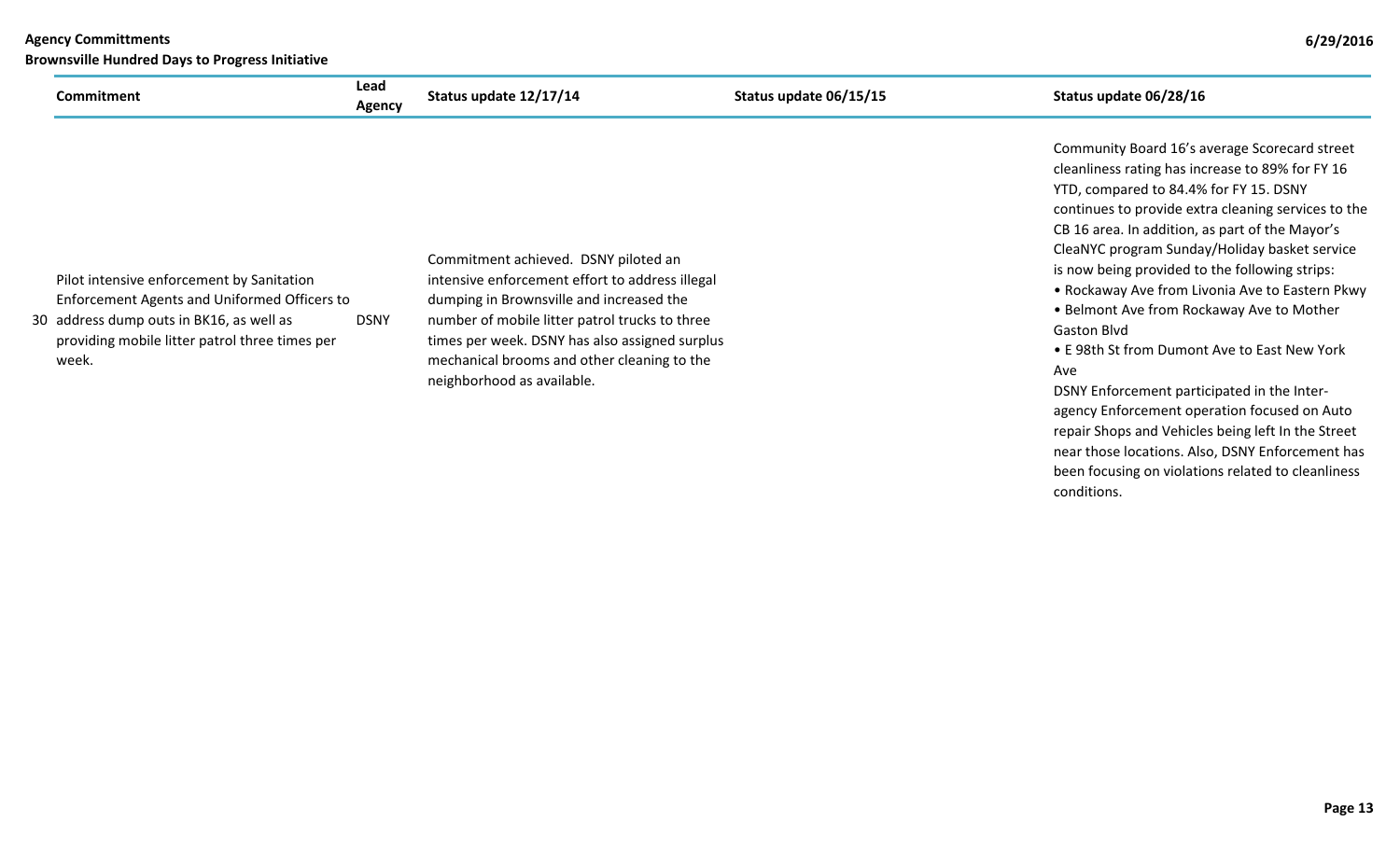|    | <b>Commitment</b>                                                                                                                                                                                                                                 | Lead<br>Agency | Status update 12/17/14                                                                                                                                                                                                                                                                                                                                                                                                                                                                                                                                                                                                                                                                                                                                                                                                                      | Status update 06/15/15 | Status update 06/28/16                                                                                                                                                                                                                                                                                                                                                                                        |
|----|---------------------------------------------------------------------------------------------------------------------------------------------------------------------------------------------------------------------------------------------------|----------------|---------------------------------------------------------------------------------------------------------------------------------------------------------------------------------------------------------------------------------------------------------------------------------------------------------------------------------------------------------------------------------------------------------------------------------------------------------------------------------------------------------------------------------------------------------------------------------------------------------------------------------------------------------------------------------------------------------------------------------------------------------------------------------------------------------------------------------------------|------------------------|---------------------------------------------------------------------------------------------------------------------------------------------------------------------------------------------------------------------------------------------------------------------------------------------------------------------------------------------------------------------------------------------------------------|
|    | Install 6 sets of public space recycling baskets -<br>31 3 along Pitkin Avenue and 3 along Rockaway<br>Avenue.                                                                                                                                    | <b>DSNY</b>    | Commitment achieved. DSNY completed the<br>installation of 6 sets of public space recycling<br>baskets and added the baskets to neighborhood<br>recycling routes to ensure regular, timely<br>service.<br>In addition, DSNY expanded on this work by<br>reaching an agreement with the Pitkin Avenue<br>BID to pilot four "Big Belly" solar compacting<br>litter baskets in the BID. DSNY will procure the<br>compactors as part of an existing contract<br>related to another pilot in northern Brooklyn.<br>Pitkin Avenue BID will empty the compactors as<br>needed, and DSNY will collect the bags on the<br>regular collection cycles. This pilot will test the<br>effectiveness of the compactors at reducing the<br>frequency of service for litter baskets and<br>improving street and sidewalk cleanliness in<br>commercial areas. |                        | Pitkin Ave Big Belly locations are as follows:<br>. NW corner of Pitkin Ave and Saratoga Ave<br>• SE corner of Pitkin Ave and Saratoga Ave<br>. NE corner of Pitkin Ave and Rockaway Ave<br>• SW corner of Pitkin Ave and Rockaway Ave<br>The Pitkin Ave BID has been maintaining these<br>regularly and coordinating with the local DSNY<br>District which helps eliminate unsightly overflow<br>conditions. |
| 32 | Partner with the urban farming team led by<br>L+M to provide technical support for<br>developing an urban farm and composting<br>plan. We will also donate compost and mulch<br>to existing community gardens and street trees<br>in the vicinity | <b>DSNY</b>    | Commitment achieved. DSNY and the NYC<br>Compost Project hosted a "Marcus Garvey<br>Village Greening Day" in partnership with L+M<br>to plant daffodils and distribute compost in<br>community tree pits. The NYC Compost Project<br>will continue to provide free locally-produced<br>compost for street tree pits and community<br>gardens in the neighborhood and will advise<br>L+M and Marcus Garvey Village residents on the<br>development of an urban farm on the property.                                                                                                                                                                                                                                                                                                                                                         |                        | DSNY has conducted numerous outreach efforts<br>to encourage recycling throughout Brownsville,<br>including at Brownsville-area NYCHA<br>developments. DSNY also participated in the<br>Brownsville East NY Green Coalition to broaden<br>greening and gardening in the Brownsville area<br>and provided compost to the Isahbelia and Powell<br><b>Street Community Gardens.</b>                              |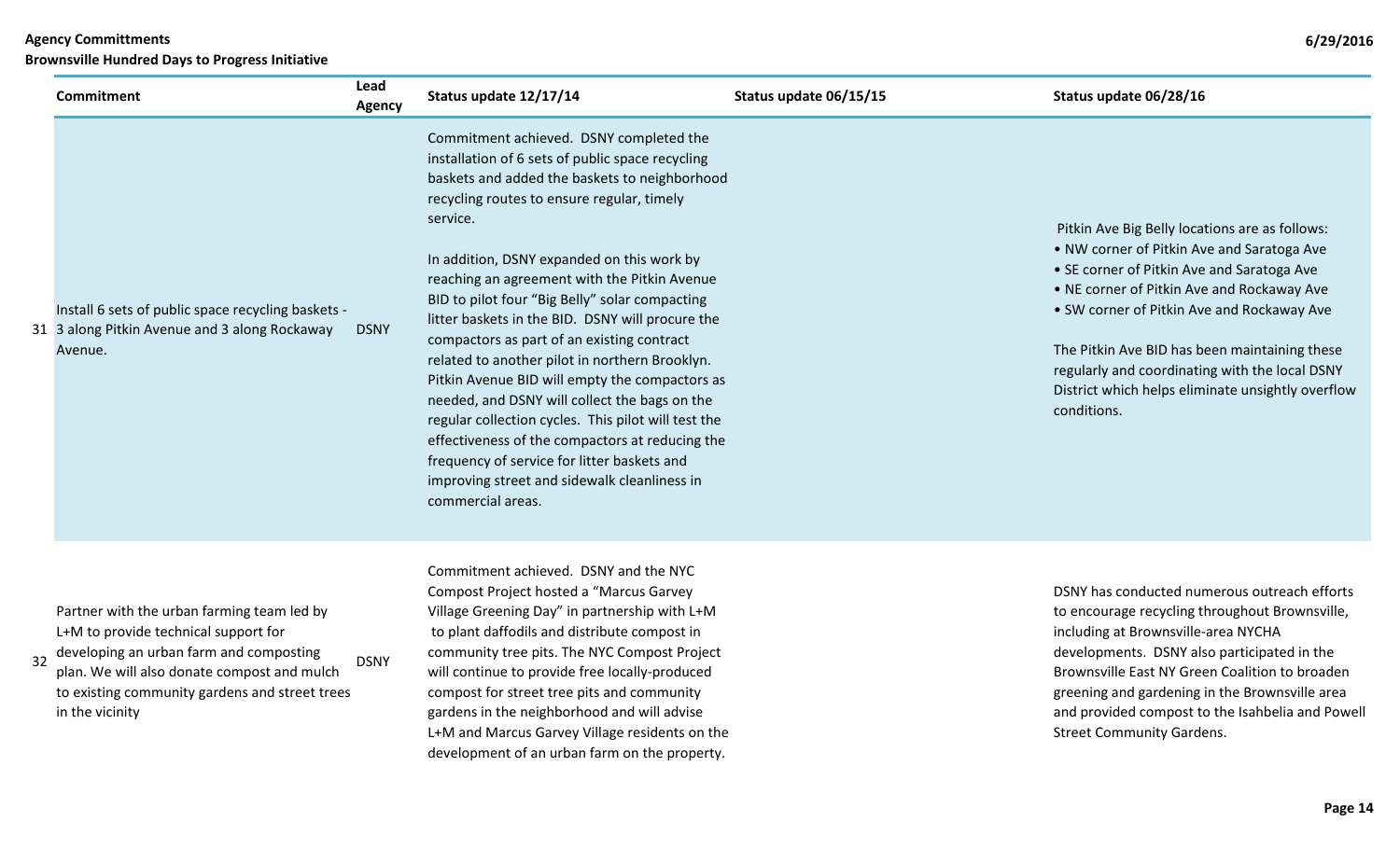**Brownsville Hundred Days to Progress Initiative**

|    | Commitment                                                                                                                                                                                                                                                                                                                                                                                                   | Lead<br>Agency | Status update 12/17/14                                                                                                                                                                                                                                                                                                                                                                                                                                                                        | Status update 06/15/15                                                                                                                                                                                                                                                   | Status update 06/28/16                                                                                                                                                                                                                                   |
|----|--------------------------------------------------------------------------------------------------------------------------------------------------------------------------------------------------------------------------------------------------------------------------------------------------------------------------------------------------------------------------------------------------------------|----------------|-----------------------------------------------------------------------------------------------------------------------------------------------------------------------------------------------------------------------------------------------------------------------------------------------------------------------------------------------------------------------------------------------------------------------------------------------------------------------------------------------|--------------------------------------------------------------------------------------------------------------------------------------------------------------------------------------------------------------------------------------------------------------------------|----------------------------------------------------------------------------------------------------------------------------------------------------------------------------------------------------------------------------------------------------------|
| 33 | Work with L+M to evaluate alternate<br>collection method for Marcus Garvey Village to<br>reduce the footprint of waste management<br>infrastructure at the complex.                                                                                                                                                                                                                                          | <b>DSNY</b>    | Commitment achieved. DSNY collections office<br>staff and L+M have discussed alternate<br>collection strategies and agreed upon<br>containerized roll-on/roll-off collection at the<br>complex. DSNY will continue to advise L+M as<br>needed to reduce the footprint and health,<br>safety, and cleanliness impacts of waste<br>management infrastructure at the complex.                                                                                                                    |                                                                                                                                                                                                                                                                          | DSNY Collection office staff completed the survey<br>regarding containerized collection. It remains with<br>MGV to allocate funds to purchase the container,<br>should they determine to proceed. DSNY remains<br>available to advise, as may be needed. |
|    | Allocate overtime funding to support the<br>Department's "Summer Violence Reduction"<br>initiative, which is being used to deploy nearly<br>1,000 additional police officers to select<br>34 commands experiencing a high rate of violent NYPD<br>crime, including the 73 Precinct and PSA 2 in<br>Brownsville. This overtime funding is slated to<br>be available through the first weekend of<br>November. |                | Commitment achieved. For period July 7 -<br>October 15 compared to this same period last<br>year, there was an overall reduction in the 7<br>major crimes of 13.5% in the 73rd Precinct,<br>11.8% reduction in shooting incidents and a<br>12.2% reduction in the number of shooting<br>victims. For this same period, in PSA 2, there<br>was a 21.6% reduction in the 7 majors, with a<br>69.2% reduction in shooting incidents and<br>76.5% reduction in the number of shooting<br>victims. | The Summer All Out initiative will be in<br>Brownsville as it was last year. Additional officers<br>will be deployed in areas where violent crime and<br>shootings have been occurring, and will<br>supplement the current precinct and police<br>service area coverage. |                                                                                                                                                                                                                                                          |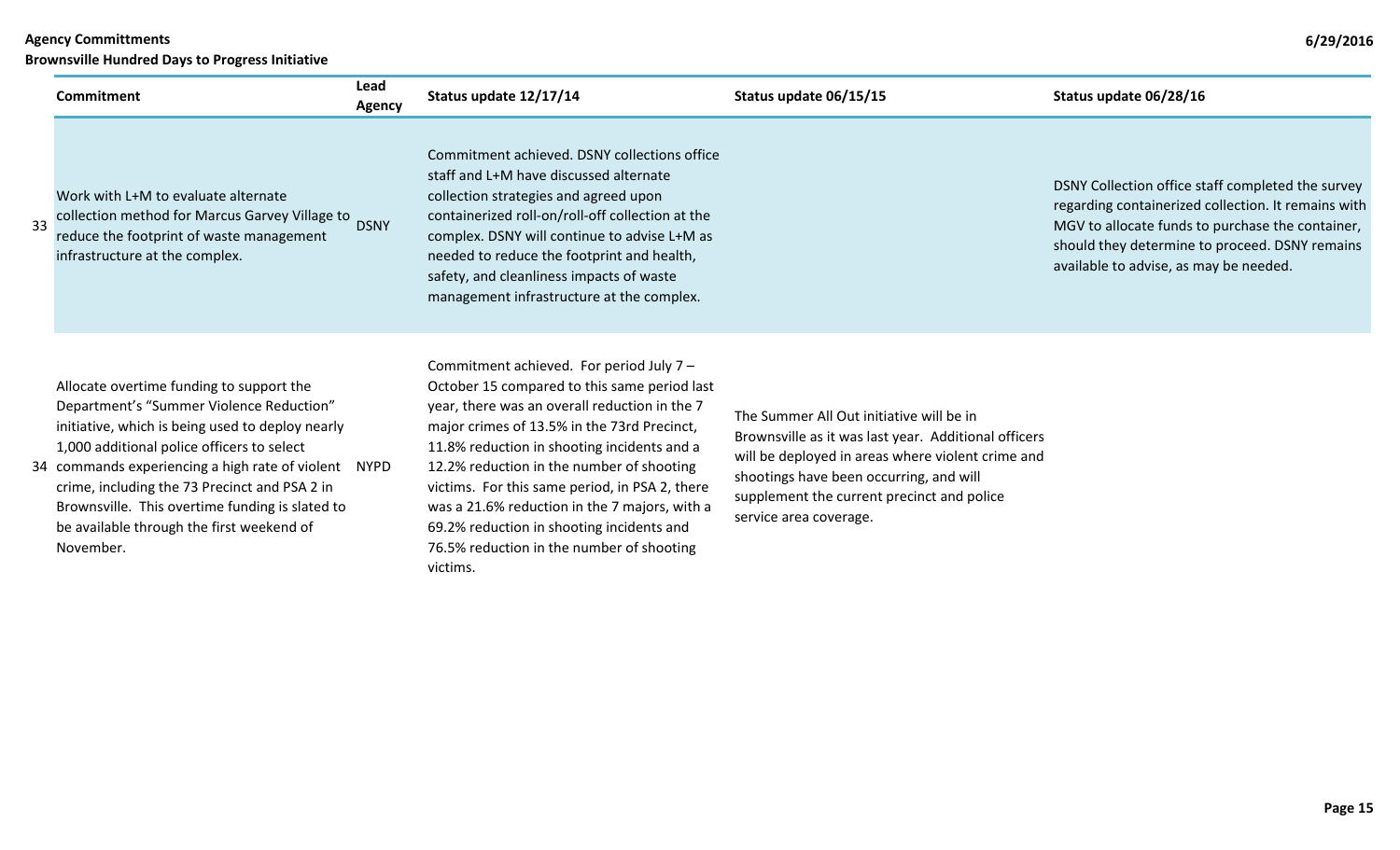**Brownsville Hundred Days to Progress Initiative**

| <b>Commitment</b>                                                                                                                                                                                                                                                                                                                                                                                                                                                                         | Lead<br><b>Agency</b> | Status update 12/17/14                                                                                                                                                                                                                                                                                                                                                                                                                       | Status update 06/15/15                                                                                                                                                                                                                                                                                                                                                                                                                                                  | Status update 06/28/16 |
|-------------------------------------------------------------------------------------------------------------------------------------------------------------------------------------------------------------------------------------------------------------------------------------------------------------------------------------------------------------------------------------------------------------------------------------------------------------------------------------------|-----------------------|----------------------------------------------------------------------------------------------------------------------------------------------------------------------------------------------------------------------------------------------------------------------------------------------------------------------------------------------------------------------------------------------------------------------------------------------|-------------------------------------------------------------------------------------------------------------------------------------------------------------------------------------------------------------------------------------------------------------------------------------------------------------------------------------------------------------------------------------------------------------------------------------------------------------------------|------------------------|
| Implement NYC Ceasefire, a comprehensive<br>strategy to address gun violence by directly<br>engaging groups (e.g., gangs and street crews)<br>and clearly communicating: (1) a credible<br>moral community message against violence;<br>(2) a credible law enforcement message about<br>the consequences of further violence; and (3) a<br>genuine offer of help for those who want it.<br>NYC Ceasefire is a partnership of community,<br>social service providers, and law enforcement. | <b>NYPD</b>           | Commitment achieved. NYC Ceasefire began<br>implementation this summer with training and<br>mock drills with partner agencies. NYC Ceasefire & 69 precincts in Brooklyn South. As of Last<br>had its first call-in on December 3, 2014 in<br>Brooklyn.                                                                                                                                                                                       | NYC Ceasefire had a second call-in in early March.<br>Through the partnership of law enforcement,<br>community members, and social services the<br>initiative has been able to deter shootings within<br>the catchment area of Brooklyn North and the 67<br>week, shootings in the catchment area were<br>down over 14% from the same period in 2014.<br>This leads the city in shooting reduction, which is<br>followed only by the Bronx which has a 2%<br>reduction. |                        |
| 36 Develop a New Community School.                                                                                                                                                                                                                                                                                                                                                                                                                                                        | <b>DOE</b>            | Commitment achieved, work ongoing. PS<br>156/The Waverly School has been selected as<br>an AIDP grant recipient and will partner with<br>the NYC Community Learning Schools<br>Initiative/UFT to address social, mental and<br>physical needs of families and students;<br>academic support and tutoring; after-school<br>programming; arts programming; health<br>services; parent workshops; and college and<br>career readiness programs. |                                                                                                                                                                                                                                                                                                                                                                                                                                                                         |                        |
| 37 Create new Pre-K seats in Brownsville                                                                                                                                                                                                                                                                                                                                                                                                                                                  | <b>DOE</b>            | Commitment achieved. 616 new full-day Pre-K<br>seats were created in Brownsville.                                                                                                                                                                                                                                                                                                                                                            |                                                                                                                                                                                                                                                                                                                                                                                                                                                                         |                        |
| Expand the number of School's Out NYC<br>38 (SONYC) middle school afterschool program<br>seats in Brownsville                                                                                                                                                                                                                                                                                                                                                                             | <b>DYCD</b>           | Commitment achieved. Number of seats<br>increased 460% from 160 to 897                                                                                                                                                                                                                                                                                                                                                                       |                                                                                                                                                                                                                                                                                                                                                                                                                                                                         |                        |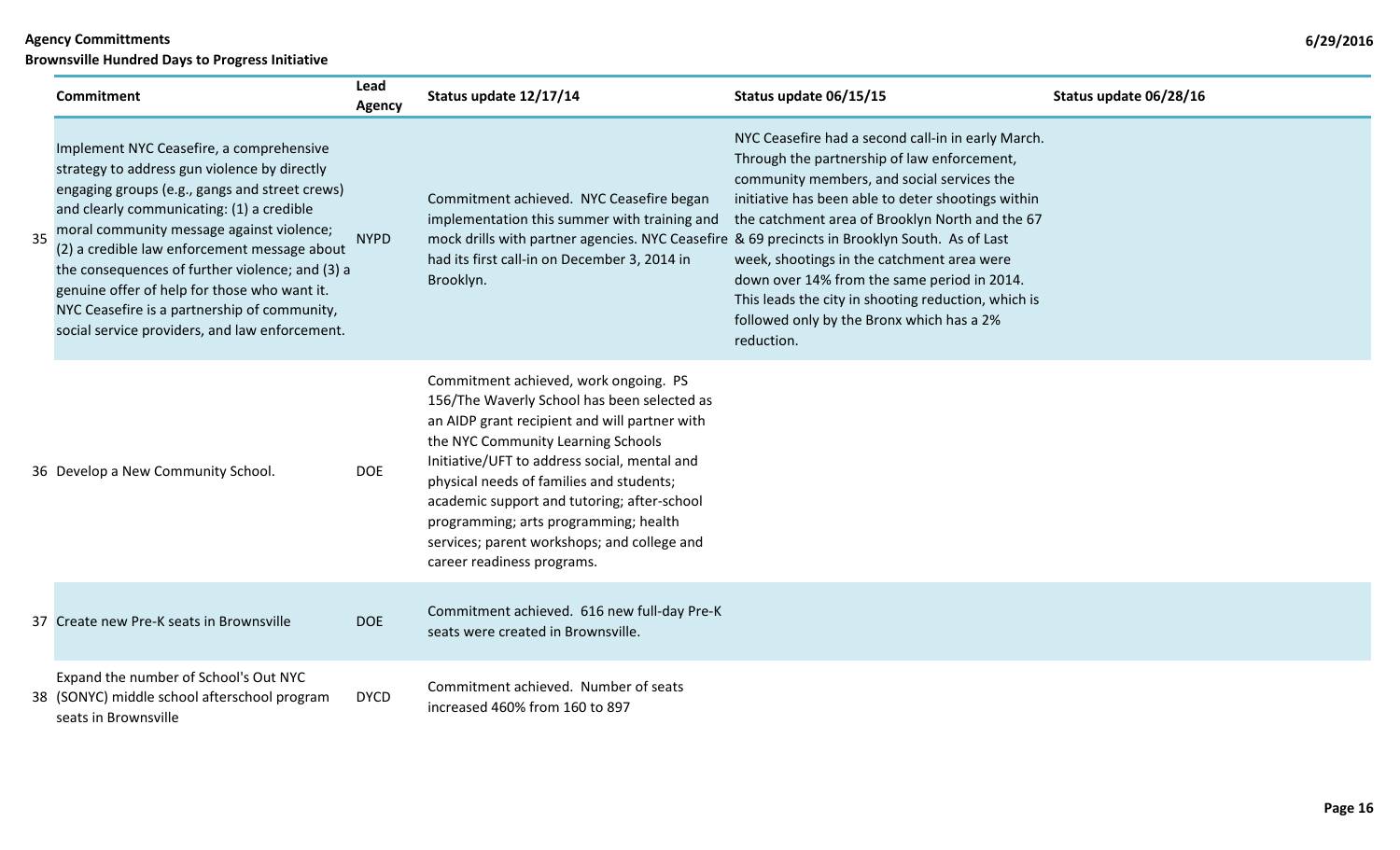|    | <b>Commitment</b>                                                                                                                                                                                                                                 | Lead<br><b>Agency</b> | Status update 12/17/14                                                                                                                                                                                                                                                                                                                                                                                                                                                                                  | Status update 06/15/15 | Status update 06/28/16 |
|----|---------------------------------------------------------------------------------------------------------------------------------------------------------------------------------------------------------------------------------------------------|-----------------------|---------------------------------------------------------------------------------------------------------------------------------------------------------------------------------------------------------------------------------------------------------------------------------------------------------------------------------------------------------------------------------------------------------------------------------------------------------------------------------------------------------|------------------------|------------------------|
| 39 | Chancellor to host a Town Hall in D23 with CEC<br>23                                                                                                                                                                                              | <b>DOE</b>            | Commitment achieved. The Town Hall was well<br>attended with over 150 people from across<br>Community School District 23 in attendance.                                                                                                                                                                                                                                                                                                                                                                 |                        |                        |
|    | Partner with the Council of Great City Schools -<br>Male of Color Initiative, in conjunction with<br>40 The White House "My Brother's Keeper"<br>Initiative. DOE will do a citywide initiative, one<br>priority neighborhood will be Brownsville. | <b>DOE</b>            | Work ongoing. DOE met with the Council of<br>Great City Schools and the White House in<br>October to discuss NYC participation in the<br>Males of Color Initiative. The DOE has pledged<br>to support this initiative and target priority<br>neighborhoods across the City, and is in the<br>process of putting together an action plan in<br>conjunction with community partners and<br>stakeholders to increase academic outcomes<br>for males of color in Brownsville.                               |                        |                        |
|    | Include Brownsville schools in citywide School<br>41 Renewal Program, targeting them for extra<br>support and resources                                                                                                                           | <b>DOE</b>            | Work ongoing. The DOE is partnering with<br>school leaders, staff, families and community<br>partners across the city to transform 94 schools<br>through the School Renewal Program. Three of<br>these schools are located in Brownsville: PS<br>165, PS 284, and PS298. The DOE will work<br>intensively with each Renewal School<br>community over the next three years, setting<br>clear goals and -with support from<br>Central-holding each school community<br>accountable for rapid improvement. |                        |                        |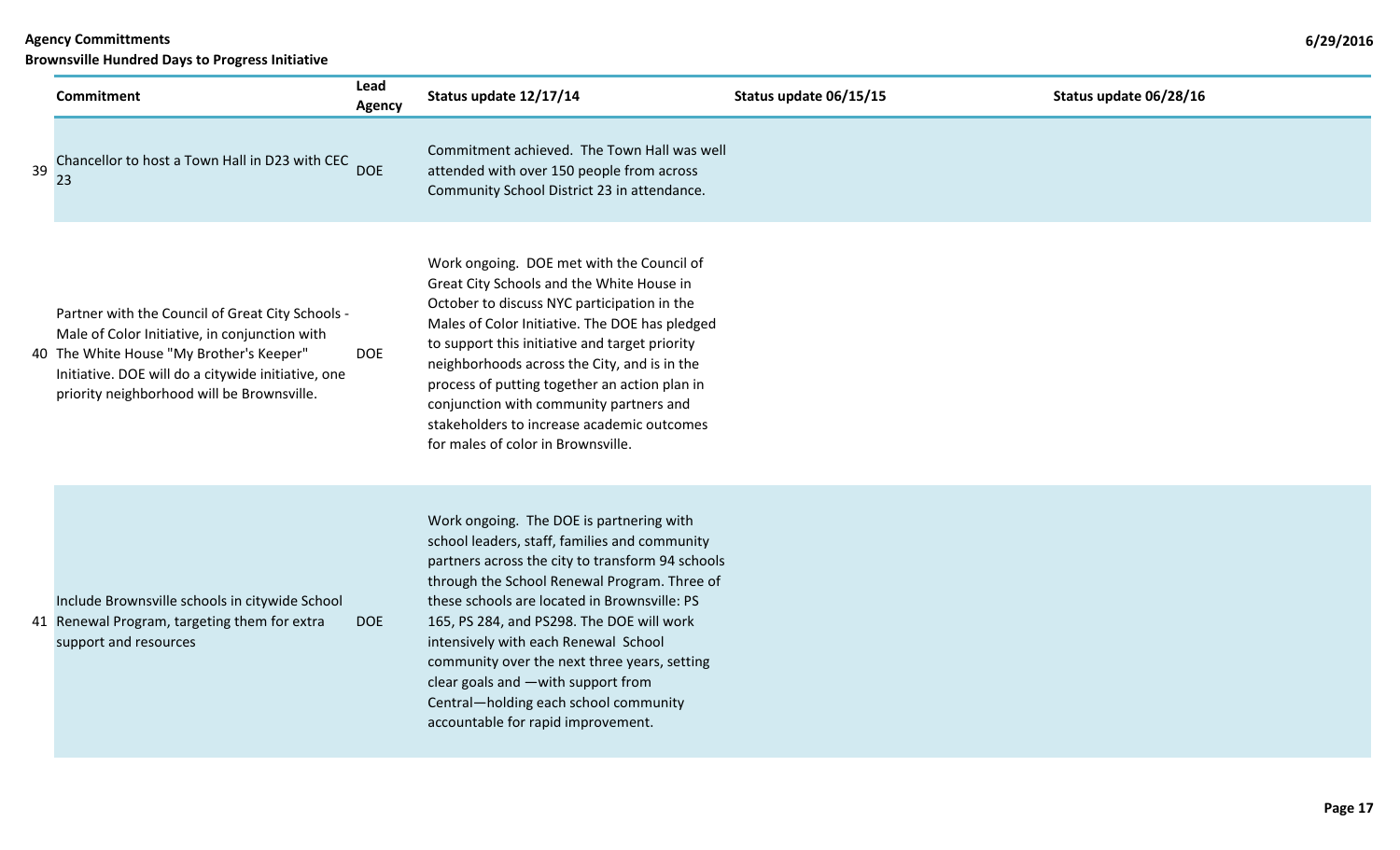| <b>Agency Committments</b>                             |  |
|--------------------------------------------------------|--|
| <b>Brownsville Hundred Days to Progress Initiative</b> |  |

|    | <b>Commitment</b>                                                                                                                                                                                                                                                                                                  | Lead<br><b>Agency</b> | Status update 12/17/14                                                                                                                                                                                                                                                                                                                                                                                                                                                                                                                                                          | Status update 06/15/15 | Status update 06/28/16 |
|----|--------------------------------------------------------------------------------------------------------------------------------------------------------------------------------------------------------------------------------------------------------------------------------------------------------------------|-----------------------|---------------------------------------------------------------------------------------------------------------------------------------------------------------------------------------------------------------------------------------------------------------------------------------------------------------------------------------------------------------------------------------------------------------------------------------------------------------------------------------------------------------------------------------------------------------------------------|------------------------|------------------------|
| 42 | Implement Model Teacher Pilot Program in<br>Brownsville schools.                                                                                                                                                                                                                                                   | <b>DOE</b>            | Work ongoing. This year the Model Teacher is<br>being implemented strategically across the NYC<br>DOE and District 23 has been selected as one of<br>the areas to pilot this position. Model Teachers<br>participate in ongoing structured professional<br>collaborations with other teachers in the school<br>throughout the school year; they share their<br>classroom practice with others in an effort to<br>support the professional growth of their peers.<br>This position will be used to highlight<br>instructional practices that are a priority for the<br>District. |                        |                        |
| 43 | Launch The Animation Project at Dept of<br>Probation's Brownville Neighborhood<br>Opportunity Network (NeON) office. Over the<br>course of 16 weeks the NeON office will offer<br>computer animation classes for 12 youth. The<br>classes are free and open to the community.                                      | <b>DOP</b>            | Commitment achieved, work ongoing. Over 30<br>young people submitted applications for 12<br>slots.                                                                                                                                                                                                                                                                                                                                                                                                                                                                              | commitment achieved    |                        |
| 44 | Department of Probation's Transform &<br>Restore Brownsville collaboration will<br>develop the 4th of 5 large-scale<br>community mural art projects as part of a<br>long-term strategy to demonstrate how<br>public art, business and criminal justice can<br>be aligned to support long-term<br>community change. | <b>DOP</b>            | Commitment achieved, work ongoing. DOP<br>identified and followed up with potential clients<br>on probation living in Brownsville for<br>participation; team will be made up of young<br>women and the theme will center on how<br>women are the hidden treasures of Brownsville.<br>Location needs to be finalized but will be<br>around Pitkin and Amboy Streets.                                                                                                                                                                                                             | commitment achieved    |                        |